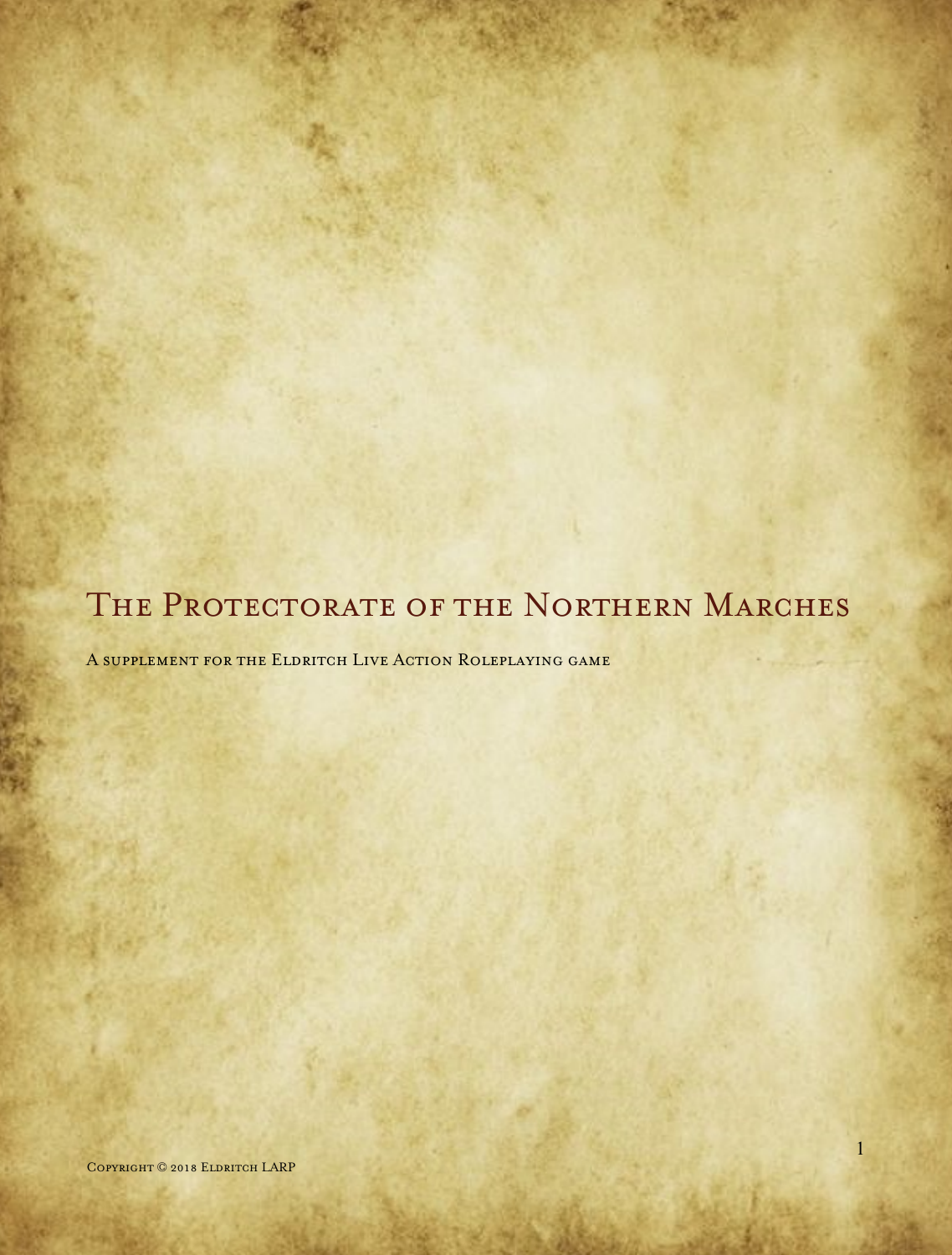The ELDRITCH Live Action Roleplaying game is a lovingly crafted work of fiction created by John Kozar, Faye Ferguson, and Spencer McGhin, with additional input from, and content created by Megan Durham, Jessica Sills, Thomas Marshbanks, Galen Hall, and Joe Meyer. Special thanks to Lehanna Allen, Carl Holzbog, and anyone else who ever listened to us prattle on about the project. Thanks to everyone who helped to make this strange dream a reality.

A very special thank you to our Kickstarter backers: Jillian Bendixen, David Paul, Charles Cadwallader, Sam Fitterman, Megan Durham, Todd Branch, Jospeh Walterbach, Mark Cockerham, Edward Febish, Aaron Alberg, Talieson C. Solmon, Josh Fryer, Alex Gardipe, Adrian Lippy, Chris Pozsgai, Tony Davis, Amanda Pink, Mario Medina, Sarah Robicheau, Josh Dillard, Jeff Kramer, Thomas McFarland, Stephan Empson, Alexander West, Jenna Montgomery, Erika Shaffer, Kathy Empson, Kerry Beckett, Kevin Bryan, Gabriel Taylor, David Hollingsworth, Joseph Klas, Nick Reno, Jen Coghill, Edite Forman, Will Bishop, Phillip Brown, Daniel Slentz, Russ Skurski, Tony DeFrancisco, Mark Butler, Cefyn Shryock, Sethron Bowman, Marc Schiermeier, Elyssa Lind, Jenna Jennings, James Yarton, Julie Iaccarino, Luke Barker, Mae Empson, Cass McQueen, and Peter Whale.

All art by William Weird and Mel De Carvalho.

Art direction by Spencer McGhin and John Kozar.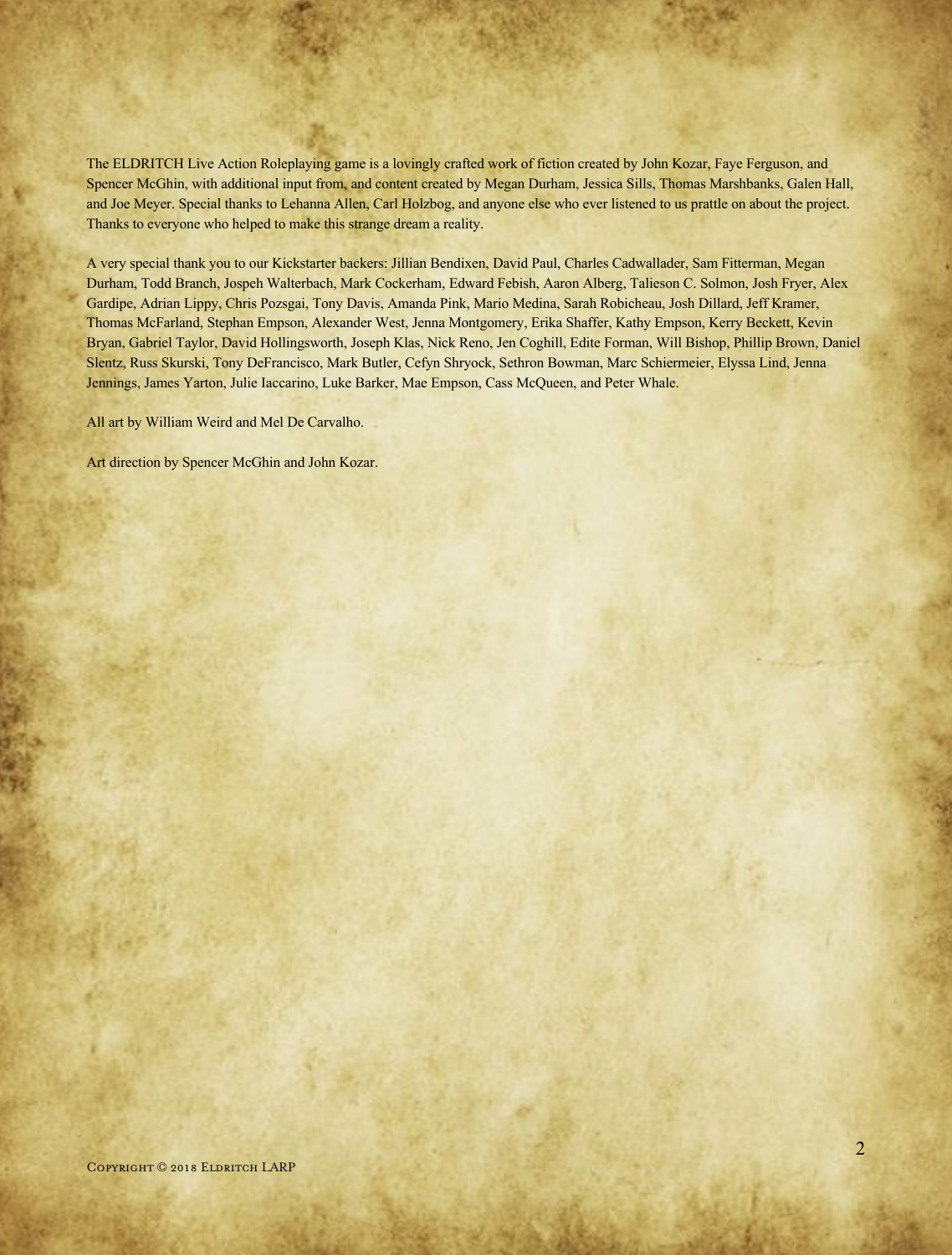# WELCOME TO THE Thornwood …

Considered by many to be a place of mystical energy and forgotten legends, the Thornwood is a realm apart from the Kingdom of Arnesse. Home to an ancient people who share a powerful connection with the land and the spirits of the wood, is is a place of wonder for some and terror for others. For those who travel too deeply and carelessly into the wood and stray from the paths, are rarely seen again. This is a place of deep sorrows and ancient grudges, home to a people who have suffered beneath the yoke of occupation and while bent, were not broken. It is a place of hope, for the people of the wood are survivors who have protected their legacy from those who would see it undone. But as the winds of change blow through the trees of the Thornwood and beckon the Woodfolk to leave their forest, the question remains if they will heed the call and what they will do once they have left their sanctuary.

# Using This Guide

The player supplements for Eldritch are intended to provide detail information beyond that which is known to the general player population. All information in this guide is to be taken as in-play information, known by you and others in your corresponding faction. You may over the course of Eldritch events, discover new information that corresponds to your faction, however you will be able to share this information as you wish.

# Major Figures of the Marches

### **Giles Bannon II**

*His Majesty, Giles Bannon II, King of the Ardan, Lord Sovereign of the Seven Protectorates and Defender of the Vale*

While King Giles II has never visited the Northern Marches, his name is well known among the Woodfolk. While few are open about their distaste, one can see how most feel when they see the reaction to his name. Many Woodfolk consider him to be a kinslayer for killing his Father and his wife and stepmother, Queen Maeve, sister of Ard-Bantiarna Innis. Others have heard the tales of his puritanical morality that seeks to reward the pure and punish the profane. Most of the Woodfolk have heard that the King passed a series of moral

codes several years ago, but few within the wood know or obey them. Quite a few Woodfolk are terrified that Giles II is the harbinger of a second attack on the Thornwood that will seek to purge the Northern Marches of the old ways forever. Most are determined to stop him, no matter what the cost.

### **Aline Bannon**

*Her Majesty, Aline Bannon, Queen of the Ardan, Queen of Flowers*

Queen Aline is King Giles Bannon's wife and while little is known of the King, even less is known of his wife. Tales have said that she is both beautiful and kind. Most know that she is a Blayne, the daughter of the Lord Paragon of the Hearthlands Frederick Blayne. Thus, most Woodfolk regard her as likely a simpleton and not educated enough to understand that she is married to a monster. It also has been said she has an affinity for flowers, which the Queen shares with many Woodfolk.

### **Lady Paragon Bodhmall Innis**

*Ard-Bantiarna of House Innis, Keeper of the Oak Cathedra*

Leader of House Innis, it is said that her line descends directly from Bridgit herself, and for this her word is never called into question. She is as beautiful as the spring, but with a heart as frozen as the Everfrost and a spine as straight and unyielding as ancient oak. Little is known about Lady Bodhmall as she remains very private and working mostly through surrogates.

### **Ser Llewelyn Braoin**

*Knight Master of the Ivy, Keeper of the Ash Cathedra*

Ser Llewelyn is the leader of the Knights of the Ivy. He is known to be one of the greatest archers and huntsman in all Arnesse, deadly with both a bow and a blade. Ser Llewelyn is also known to be a man of great honor who takes his oaths to Ard-Bantiarna Bodhmall very seriously. Ser Llewelyn is also the man responsible for the defense of the Northern Reach's borders and in times of war is the head of House Innis' armies.

### **Cathbad Ironwood**

*Ceannasaí of the Woodswards, Keeper of the Birch Cathedra*

Cathbad is an older man, still fierce in his advanced age, with one eye grey that marks the only souvenir from a standoff with a Carnagan Werewolf. That and the pelt of the great beast, which he proudly wears wrapped around him as trophy.

### **Aina of the Red Teeth**

*Ceannasaí of the Wolf Guard, Keeper of the Yew Cathedra*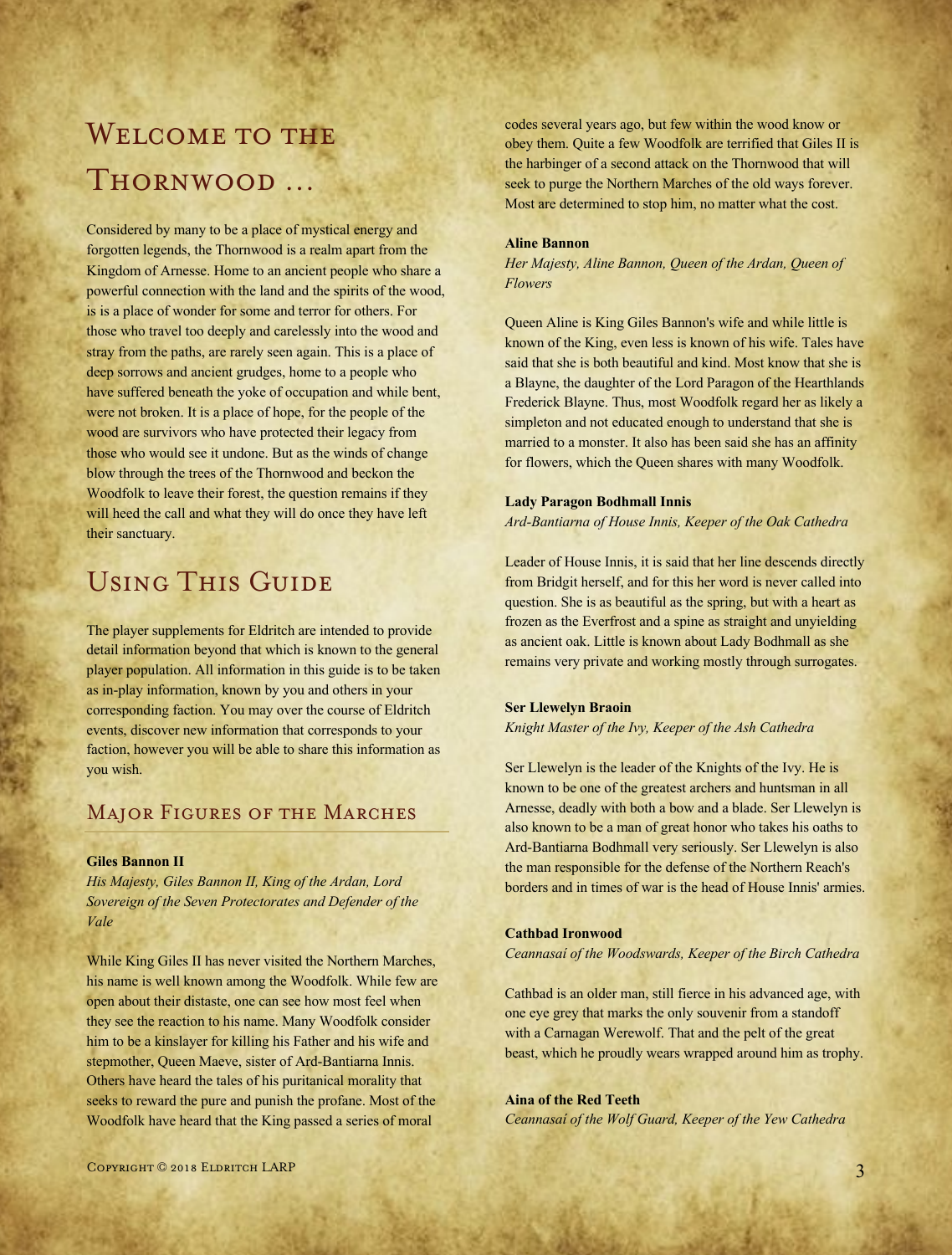It is said that Aina understands more of the ancient practices that created the Wargs than any other person besides Bridgit herself. Aina is a heavy drinker who breeds Wargs - her own Warg, Canagan is so large that it is sometimes mistaken for a bear.

### **Owyn Skycloak**

*Draíochta Elder, Keeper of the Hazel Cathedra*

Owyn is an old man and keeper of the ancient healing herbs of the forest. He is considered by many to be a staunch traditionalist and has even sided with the views of House Bannon on several occasions. This has made him increasingly unpopular among the people. He has taken to spending long stretches of time in the Eternal Grove waiting for a sign or portent that will guide House Innis through these difficult times.

# **HISTORY**

The following section details that common historical information known to those who call the Northern Marches home. While there is certainly more history to the faction, it will need to be discovered via the proper in-game channels.

### The Coming of the Darkness

*Oh, Medeina! With our song, we mourn you. Tall as the spruce, lithe as the willow. Child of spring and mother of summer, our shadows danced with yours in the high meadows as we wove our dreams into reality with the vines of your hair. When you were with us, our voices echoed, our eyes saw beyond the horizon, and our very word called forth the spirits of the trees. The world is colder without you.*

### *-***Bridgit's Dirge**

WHILE MANY COMMONFOLK KNOW LITTLE OF ANCIENT history, few in the Thornwood don't know the tale of BRIDGIT AND HER BROTHER INNIS AND THE DEATH OF THE GODDESS, MEDIENA, THE GREAT MOTHER. House Innis was once led by the immortal twins, Bridgit and Innis. Bridgit was dark haired and ruddy, her voice like a spark, with a bow that sang like a lark; while Innis was fair haired and quiet, his sword as fast and silent as a wolf in the woods. Innis had long since put away his blade and, with only the strength of his will, built Innisfree out of the living wood of the forest, nurturing and growing the very trees into shapes that could

house all the children of Mediena. Bridgit, meanwhile, worked with the Woodswards, great warriors and woodsmen, to protect and guide the people.

Then came the Darkest Night. Armed with knife and torch, they took those faithful to the Old Gods, the priests, the draíochta, and their supporters. They also took the books, scrolls, relics, and artifacts of the faith. Oh, how much old knowledge was lost as draíochta groves were put to the torch! Many were killed, burned for crimes imagined by their murderers, others were taken to camps where they were imprisoned and held in deplorable conditions unfit for even animals. Most died in those camps, tortured to death by wicked captors or neglected to the point they starved to death.

In the days that follow, Thornwood comes under attack from the forces of those who wished to see the Old Gods destroyed. House Richter and House Hale, whose names are still cursed by all who love a life free of tyranny and murder. They came with iron, steel, and cannon, cutting down trees and burning the forest before them. Beset on all sides, the Woodfolk fight valiantly but cannot hold back the tide of foes. When they reach the sacred grove, the twins Innis and Bridgit join the fight themselves, killing hundreds of soldiers before Innis himself is slain, said to have been pierced by a dozen arrows.

Bridgit is forced to retreat, the warriors of the wood are forced to watch in despair as their most sacred relic, the Athan, is burned to the ground and Mediena herself drawn forth as the mighty tree is consumed. The eldritch cannons of House Richter pierce her immortal body over and over. It was said that the cannonade lasts for almost half an hour during which the Great Mother did not fight back, but merely wept and sobbed with pain. And as her tears flowed down her cheeks and so too did all the forest seem to cry out with her in a chorus of despair. From miles around the birds and beasts of the woods wailed and the trees shook as if by invisible hands.

There was nothing left of Mediena. House Richter earned the title that many Woodfolk call them to this day - Godkillers.

### *Stay hidden, stay safe. Just leaves among the branches, wind among the grass.*

With the fall of Mediena and the death of Innis, Bridgit sank into solitude. In the Eternal Grove, surrounded by her most loyal followers, the great immortal slowly becomes entombed within the tree at its heart and as magic withers and fades from the world, the great heroes of old are fade into myth and legend. In its moment of greatest weakness, the Thornwood is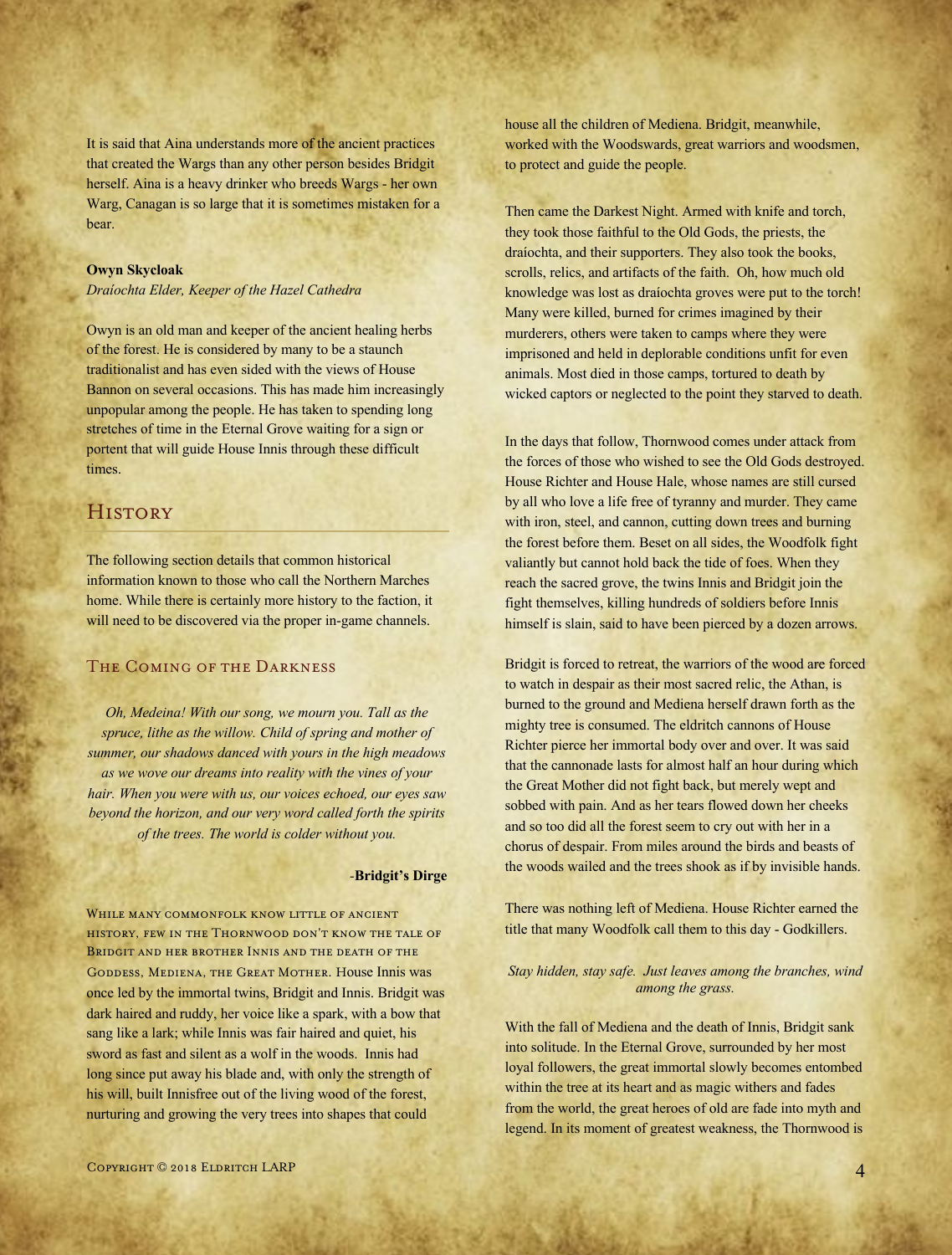plundered and House Bannon's troops occupy the once sacred lands for over a hundred and fifty years in a time known as the Bitter Harvest. The people of Thornwood found themselves bereft of their homes and goods, and even their daughters and wives were given to the occupiers to take as their own. To this day, the people of the Thornwood bear the scars of those dark times and while the land has grown strong again, they have not forgotten the horrors visited upon them.

# The Age of Kings

Though the affairs beyond the wood matter little to most in the Northern Marches, the bard's songs speak of a Queen who took the throne of Arnesse after a mighty struggle with her siblings. Her name was Queen Eleanor Bannon and she would take as husband, a man known to be her half-brother. Though to some in the Kingdom this seemed shocking, the Woodfolk were little surprised; they were already well acquainted with the travesties and atrocities that the Bannon was capable of.

This Queen was a fair and just ruler, but her husband, King Miles, was a despot and disloyal to his wife. He paid for his transgressions and his pride with his life but Eleanor reigned on, in time, finding some solace in the arms of an Aragonese nobleman named Astor. Eleanor Bannon sat upon the throne for almost thirty years, and spent much of that time trying to undo the damage she had done prior to her ascension. While some good was done, it was not enough to return prosperity and peace to the Kingdom. Could a single lifetime wash clean that much blood on someone's hands? Eleanor bore a son by King Miles, Giles, who would take the throne upon her death.

King Giles I is remembered fondly and bitterly in the wood. He continued what his mother had started and returned peace and wealth to the Kingdom of Arnesse. Giles was the first King since the end of the Bitter Harvest to welcome a delegation from Thornwood to Highcourt and extended this gesture by naming a noble of House Innis to the King's Council. Giles did much to increase administration, trade, and justice within the Kingdom. He empowered the nobles of Arnesse with even more legal authority and while some were fair, it ultimately armed despotic lords with more ability to oppress and abuse their people. Marriage annulments were also made legal, a change that was used half a year later to end his first marriage to Queen Rosalind, the mother of his son, Giles the Younger.

Rosalind and her son flee north through the Marches and take succor with House Hale while the King marries his second wife, Elysande of Corveaux, who, a year later, bears him a

daughter, Emma. The wood is rarely privy to, or caring of, the treacheries and intrigues of Highcourt, but when the Queen is accused of adultery years later and executed for her supposed crimes, many in the Marches find the allegation exceedingly hard to believe. This is made even more suspicious when he marries the Queen's cousin, Alice, also of House Corveaux. Queen Alice dies in childbirth a year later, and not a few say that the King was cursed for unkindness to Queen Elysande.

Many years pass and the King descends into grief and, some say, madness. He declares that he has received a vision that the Aurorym faith would bring about the end of the Kingdom of Arnesse. King Giles summons advisors to his court, including nobles from House Innis to his court. He seeks counsel. The Lady Maeve Innis is among their number and shortly after her arrival in the capital, the King beings to court her. Shortly after, he passes an edict restricting the practice of religion throughout the Kingdom. In response, unrest about his policies rises in the much of the land. Spread by religious zealots and malcontents within the Midlands and Everfrost, rumors run rampant in the Kingdom, including that the King plans to ban faith entirely and that he is controlled by a witch. Many believe Lady Maeve is in fact the witch.

When King Giles I marries Maeve of Innis, many in the wood grew hopeful that House Innis could finally return to a place of prominence in the Kingdom. But it all comes undone when Queen Maeve is announced to be with child in 750. Fear of an Innis heir to the throne fuels the allegations that the King and Queen are both involved in witchcraft. These calls are joined by powerful voices from within the Aurorym faith who say that the King must be removed from power. In 751 Giles the Younger, son of the King, allies with Houses Blayne and Hale, and marches on Highcourt with a rebel army to seize the throne from his father. King Giles I calls his banners and Innis sends a powerful force south to aid him. Innis soldiers also harass Giles the Younger's army as it travels and buys more time. Despite countless acts of heroism and valor that day, the rightful king of Arnesse, Giles I is defeated by his son on the battlefield at Lanton. Rumors run wild throughout the Kingdom about the Aurorym faith and how its valiant Vellatora knights carried Giles II to victory almost singlehandedly. King Giles I and Queen Maeve are captured, put on trial for witchcraft, and both are burned at the stake for their alleged crimes. Giles II is crowned King of Arnesse in 752. He promptly cements his alliance with House Blayne by marrying Aline, daughter of Lord Paragon Frederick Blayne.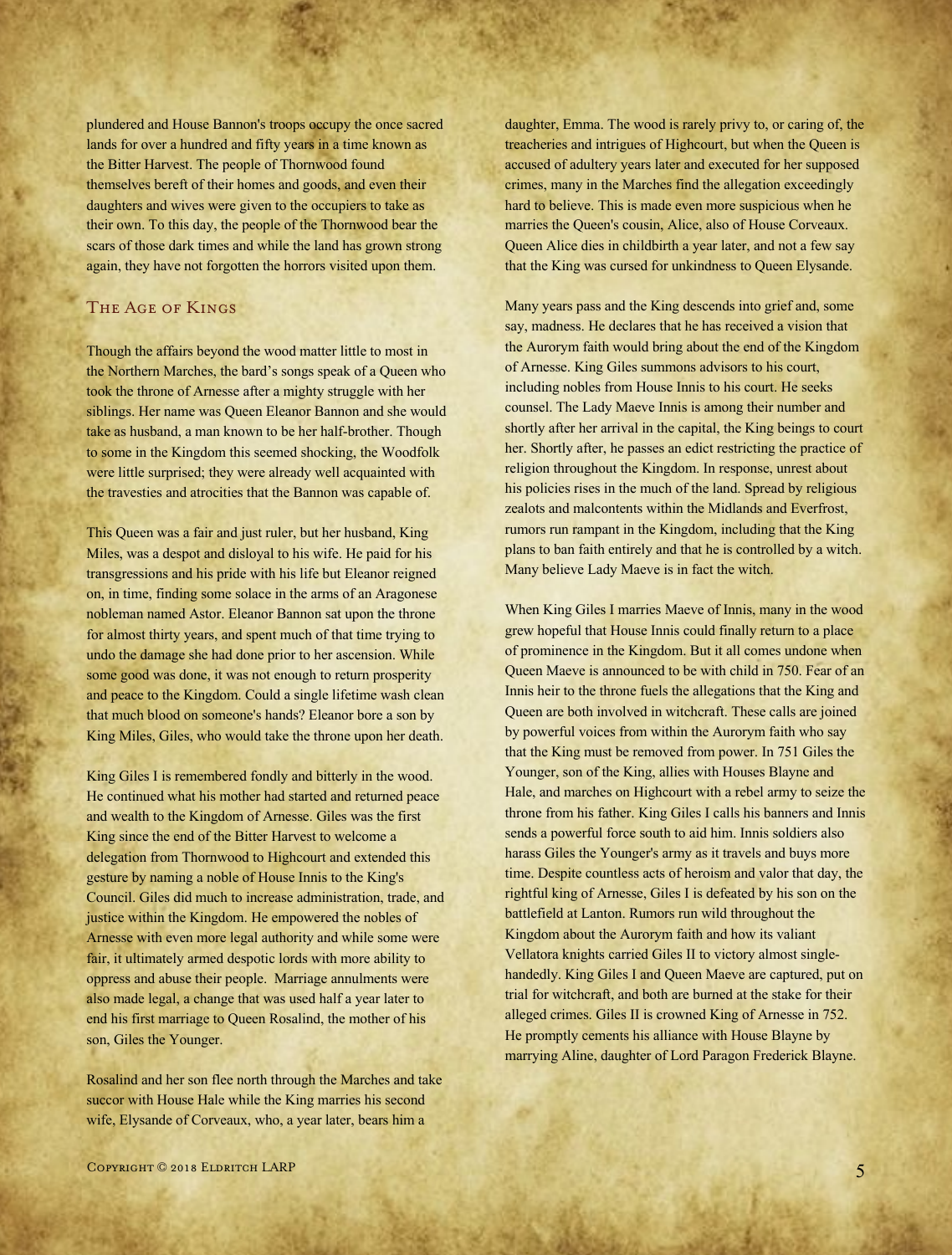### The Present

*"We may no longer have our magic, but to this day, the Woodswards keep the woods safe and none dare wander its trails without their permission. Our Guardians still yet read the path of the stars and the stories of the seasons in portents of what is to come and visions of what has happened before. The Draíochta study and cultivate the plants of the forest and the beasts of the field until they understand the path in which a vine will grow or in which a rabbit will run. We have taken the name of our greatest builder, Innis, and we will remain in our forests, building, long after the mayflies and their houses have fallen. Our knowledge is sought after by the other kingdoms and our warriors are without peer."*

### **- Sir Owyn, Guardian of the Root**

The year is 763 and King Giles II has sat on the throne of Arnesse for twelve years. Feelings toward King Giles II are immensely negative. Firstly, because he's a member of House Bannon and second, because he is seen as almost solely responsible for the very public execution of Lady Maeve Innis, sister of the current Lady Paragon, Bodhmall Innis.

The King has been an immensely polarizing force in Arnesse during his time on the throne. While Giles II is spoken of being an intelligent and visionary ruler, he has done little to outreach to the Woodfolk during his reign. Many who call the Northern Marches home fear the King and the Aurorym faith declaring much of the protectorate to be practitioners of witchcraft and sending an army to the Thornwood to deal with it. As a result, the Thornwood has heavily restricted entry to its borders and has been readying for war since Queen Maeve was murdered. This fear is heightened by the fact that the King is a devout follower of the Aurorym faith, which is immensely unpopular among many Woodfolk and has yet to find any real audience in the Thornwood. Reports reach the people of the wood that Giles II ruthlessly enforces morality upon the world around him. The pious are rewarded and those who are declared to be profane are punished. These days, the King empowers and trusts only the faithful and the unfaithful are often disregarded or marginalized. Those he deems threats are killed or exiled.

The Woodfolk of Thornwood have a position unique among all the peoples of Arnesse. Like the Tarkathi, they are one of the most ancient in Arnesse. This has given them a long and storied identity that while the ways of the past are no longer celebrated in the ways they once were, the traditions of days long past still color and influence many parts of the world

with a strange, almost otherworldly mysticism. Of all the people in Arnesse, they are among the most reclusive. It is rare for Woodfolk to venture into other lands without good reason and if they do so, it is often for a specific reason or mission. While they stop just short of being truly xenophobic, they rarely welcome outsiders into their realm and those that do enter are expected to obey the customs and ways of the wood. Those who enter the Thornwood without leave of its rulers are unlikely to make it out alive. There is a saying among some Woodfolk: "The wood cares little for those who live without, but suffers not those who trod carelessly within."

But times are changing faster than the Woodfolk would like. Many have come to realize what happens to those who sit, spectate, and do nothing. Their people have suffered the humiliation of occupation and the shame of having their way of life torn from under them. While it has made some cautious and shy, it has given them an inner and outer strength that few peoples in Arnesse possess. Already they have seen the death of their beloved Queen Maeve Innis at the hands of a faith that would likely name them witches as well and do the same. Powerful voices have called to protect their homeland at all costs, but most realize it is likely only a matter of time before the torches come once again to burn their homes. In the Northern Marches, the appetite for seeing the people of the wood return to a place of prominence among the noble houses of Arnesse is growing. Within the last few years, the number of Woodfolk travelling beyond the wood has grown more than in any other time in their history and while they are far from opening their borders and becoming a cosmopolitan society, they have begun to consider that their future likely lies more without than within. Some have even taken action.

A second force drives the Northern Marches and that is the very real and present threat of war with the Dusklands. The forces of House Richter have repeatedly and sometimes even violently invaded the Western Thornwood. They have come seeking lumber, cutting down trees on false pretense that the land is theirs. This has sent House Innis' Woodswards into direct conflict with the Iron Guard and Richter regulars. The conflict has damaged vast swaths of forest and caused not a few fires. Some who make their homes within the lands of House Brevis have been made homeless by the violence, their villages raided and often burned. Worse yet, the King and the nobles in Highcourt have showed no signs of interest in these events, some even claiming they are not sure any attacks are happening. These attacks have enraged many within the wood and most Woodfolk are determined to fight off these invaders no matter the cost. The conflict has been going on for months and shows no sign of letting up, running the real risk of the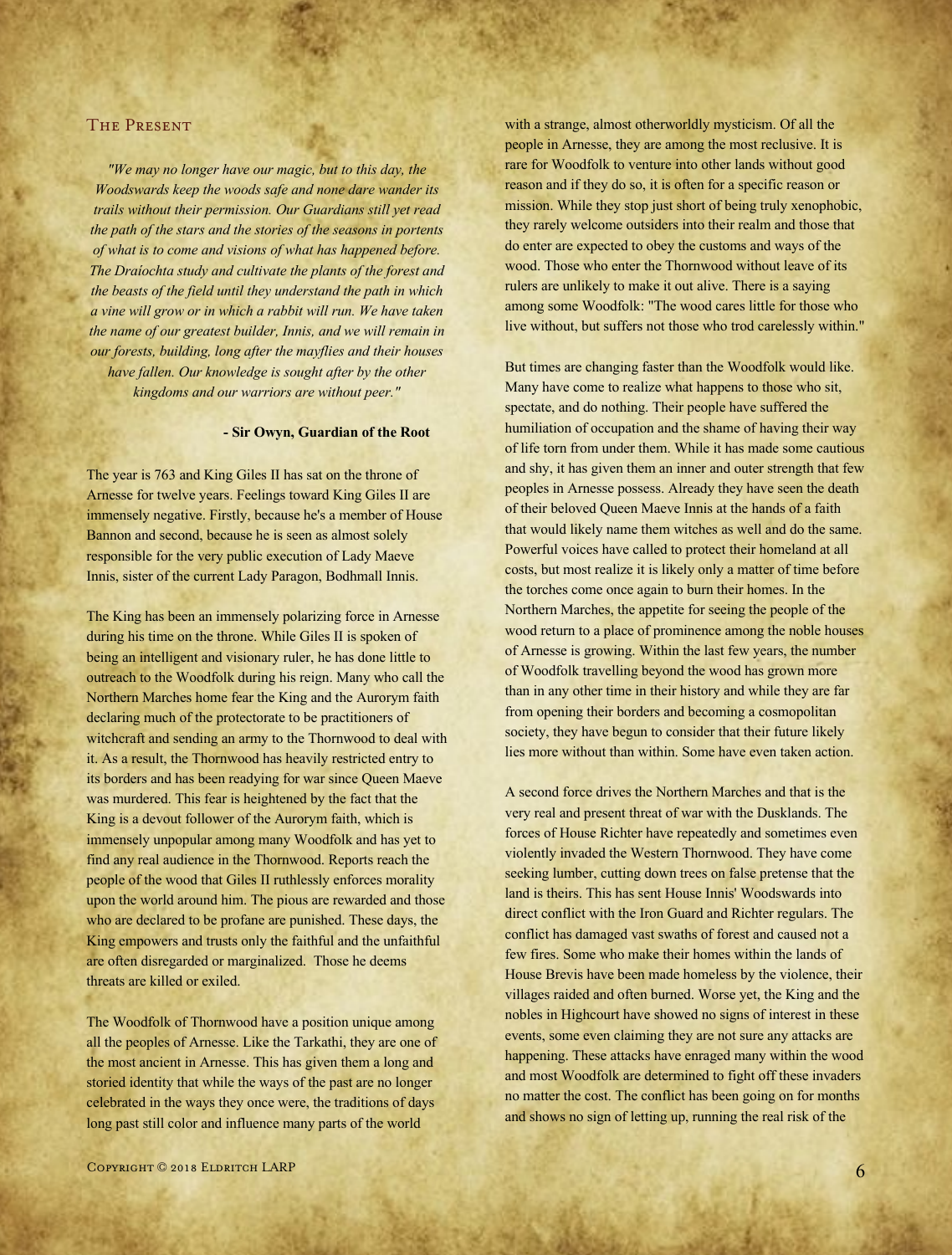situation growing into a wider regional war between multiple houses. The Woodfolk have no plans to let the Richters repeat the events of all those years ago while they still draw breath.

# Innis High Houses

### House Innis

**Castle:** Innisfree **Ruler:** Bodhmall Innis, Ard-Bantiarna of House Innis

Ruled by the Ard-Bantiarna herself, Innisfree is a mighty hold deep within the Thornwood. Despite its remote location the city is the largest in the Northern Marches, housing almost forty thousand people. Save Lydiard, Innisfree is one of the most cosmopolitan cities In the Marches and is likely the place that most outsiders have visited if they have ever been to the Thornwood. Those who have visited say that the beauty of the city alone makes the journey worth it. Built out of the very forest itself by ancient shaping magics, Innisfree is the ultimate expression of man living in harmony with nature. While access is limited, those with coin can pay exorbitant fees to visit Innisfree, which is seen as the ultimate mystic destination in Arnesse. The city is frequented by those who seek a particularly forbidden piece of lore, that hard-to-find herb, or others who wish to embark on a vision quest to find their inner selves. This is one of the few cities in the Northern Marches with an active and thriving marketplace - the Living Market. While one can acquire and sell goods at the market, its primary function is to distribute goods that come in from outside the Thornwood to other holds deeper within the forest.

### House Brevis

**Castle:** An Rath **Ruler:** Onora Innis, Bantiarna of An Rath

Onoro Innis is the Lady of House Brevis and Ard-Bantiarna Bodhmall's great aunt via her grandmother, the late Fiachna Innis. The eagle-eyed lady trains and raises birds of prey which House Brevis uses to better track outsiders and enemies within their territory, though to be completely honest, there isn't much difference between the two to the old woman. She has outlived every one of her four husbands, and remembers the names of her hawks better than those of her dozen children and scores of grandchildren. There is quite enough to go around for her enormous brood, however, as she makes quite a bit in trade from the Cirque and from the taxes that the house receives from merchants using the Old Forest Road.

Mostly concerned with organizing and facilitating trade with the Cirque, House Brevis sits on the border of the forest, acting as a gatekeeper to deeper roads of the Thornwood. The cities of Lydiard and Aediobri both are within its domain. The Richter border city of Elminsk is causing Brevis significant issues as Richter forces and commonfolk from Elminsk continue to raid into the Thornwood for wood and supplies. The Knights of the Ivy have increased their patrols in the area and have been joined by quite a few Wolf Guard. As this conflict continues to escalate, the region around the Western Thornwood grows even more dangerous to travel and live in.

# House Ebora

**Castle:** Eagle's Roost **Ruler:** Wilem Ebora, Tiarna of Eagle's Roost

One of the few ruling lords within House Innis, Tiarna Wilem Ebora is the eldest son of Lady Liadian Ebora and Orin Innis. Like his father Orin, Wilem is a Knight of the Ivy under the auspice of the Wolf and is a cousin to Ard-Bantiarna Bodhmall Innis. This vassal house controls the great ford across the River Nore, to the North of Innisfree. In addition to their main holdings is the port city of Miobrin.

While those of House Ebora do not see quite as much fighting as, say, House Oban, raiders from Hale lands do often intrude upon their lands trying to raid the shipping caravans that cross the ford or travel up the River Nore to Miobrin. The great ford at Nore's Landing is a marvelous sight, and the Eagle's Roost is built directly into the cliffs atop the falls, commanding a view of both the ford itself and the entirety of the lower River Nore. A series of ingenious platforms and rails bring goods and passengers from the ford down to vessels in the lower Nore. A spiral of beautiful stepped gardens around the outside of the Eagle's Roost is known as the rainbow path, called such for the light show that constantly plays in the mist of the falls and provides water to the bounty of flowers cultivated there.

### House Annalee

**Castle:** The Blind Shoot **Ruler:** Kassity Annalee, Bantiarna of the Blind Shoot

Lead by Kassity Annalee, the granddaughter of Fiachna Innis' brother Nigel, Bantiarna Kassity cares more about the state of her gardens than the organization of a high house. However, given that The Blind Shoot is the southernmost outpost of the Woodswards, there is more than enough organization to go around. Sir Urquhart Silentstalk, a Knight of the Ivy under the auspice of the Cat, is the leader of the Annalee Woodswards and most of the daily running of the Basal Break falls to him.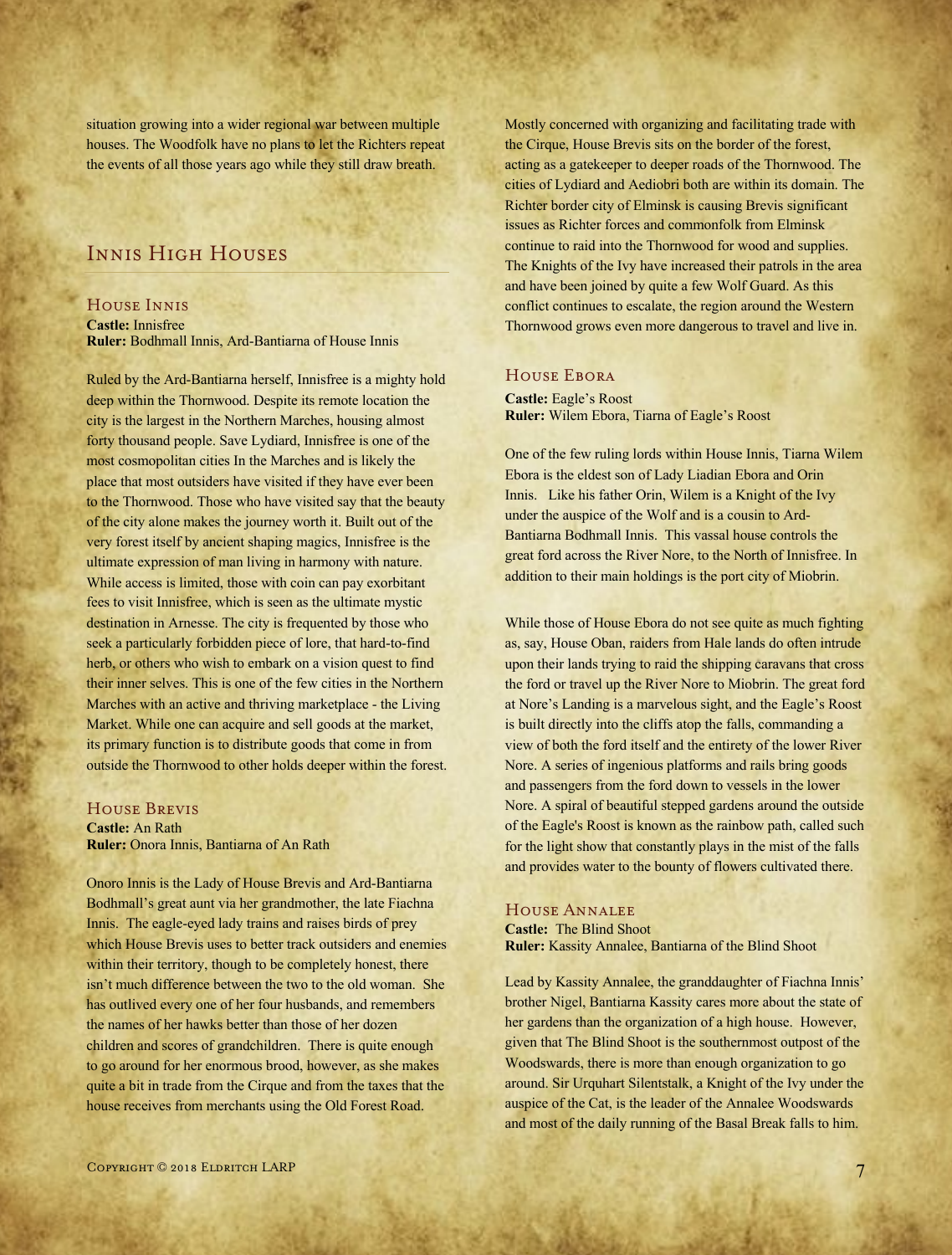Where Bantiarna Kassity shines, however, is in her skill with the riches of the soil. Under her skill and that of her mother Ciarran, the ancient gardens of Annalee have expanded past their bounds and many medicinal and usable herbs that were thought to be extinct have been resurrected or recreated through an intensive breeding process. Many inquire about the wonders of these gardens, few ever are permitted to see them. The rulers of House Annalee do their best to ensure that access to their botanical treasures is neither easy, nor cheap.

### House Verubri

Castle: Nuinn's Cairn Ruler: Ninaine Verubri, Bantiarna of Nuin's Cairn

The Verubri family are one of the few that cannot trace their lineage back to the line of Bridgit and Innis, but instead received recognition as a high house due to the strength of their artistry. A line of artisans, silver smiths, and jewelry makers, those of Verubri pride themselves on the beauty and functionality of their wares. Every Bantiarna and Tiarna of their house is a master of their craft and it is assumed that any children they have of worth will follow in their footsteps. Nianane Verubri herself is a master silversmith and Innis Bodhmall wears only jewelry that was created by Ninane. Verubri's lands house Innis's largest silver mine and their artisans are known their skills in jewelry and metalsmithing.

One of the few stone fortifications within Thornwood, Nuinn's Cairn sits squarely in a grove of massive ash trees which the Verubri regularly harvest for staves or the shafts for arrows. They insist that their ash trees are never to be cut but give access to their limbs that drop every summer. They claim that that the arrows and spears from ash wood freely given fly the truest. It is a magnificent stone structure, with every inch of the walls covered by elaborate carvings, shaped by artists of old with artisanry unmatched by the skill of modern masters.

# House Gleanna

Castle: Tynron Crag Ruler: Coleen Gleanna, Bantiarna of Tynron Crag

The Bantiarna of Tynron Crag is Coleen Gleanna and is a second cousin to the current rulership of House Innis. Married to Tiarna Holocombe Innis, Grandson of Nigel Innis, it is rumored that Bantiarna Coleen finds the Magisters of Firewatch smart and attractive and that if it weren't for her intervention several Magisters would have been thrown out of the Apotheca order for breaking their oaths. Within the northeast woods, Gleanna is home to Innis's largest Apotheca tower, Galdorleoth, built around the top of a natural hill that

has been increased to beyond its natural size. Given its height there is also a large contingent of Woodswards camped there who keep ever vigilant for fires and other threats to the forest.

### HOUSE OBAN

Castle: The Armored Fox Ruler: Firas Oban, Tiarna of the Armored Fox

Oban is the most martial of all the vassal Houses and exists on the North border of the Thornwood and the ancient city of Lune is within its lands. Its Tiarna has the same title as their castle, the Armored Fox, and Firas Oban is swift and deadly. Cold and merciless, he is extremely xenophobic and dislikes the presence of outsiders at all in Innis lands. He does occasionally show a bit of human emotion where relatives are concerned. Perhaps because he lost his wife Glynnis in childbirth, he thinks all the better of his several children and he has been known to even crack a smile when forced to engage with his grandmother - the infamous Onora Innis.

Bramblewood is also known as the thorns of Mediena, and it is an area near impregnable to those who do not know the protected paths through the dangerous underbrush. It is here that the Knights of the Ivy are primarily housed and trained. The Great Wargs of Innis are bred in the village of Lune. They are said to have taken wolf pups from an otherworldly source which allowed them to grow to such a massive size. Once the site of the Groves of Lune, before the trees were destroyed in Richter's furnaces, Lune is primarily made up of members of the Wolf's Guard and associated support staff.

# Traditions of the Northern **MARCHES**

#### The Groveskeepers

While there is always a head of House Innis, they are nothing more than a mouthpiece of the council - the Groveskeepers. Comprised of leading members of the Ard Draíochta, the Woodswards, the Knights of the Ivy, and local cabal of Fayne, the council prides itself on holding all discussion behind closed doors, always providing a united front to outsiders. The head of House Innis is always a woman, being Bridgit's representative to the outside world. While the position is technically chosen by vote, traditionally, only members who can trace their line to Bridgit herself are ever considered. The position is for life, and many heads choose their successors. Each member of the Groveskeepers has a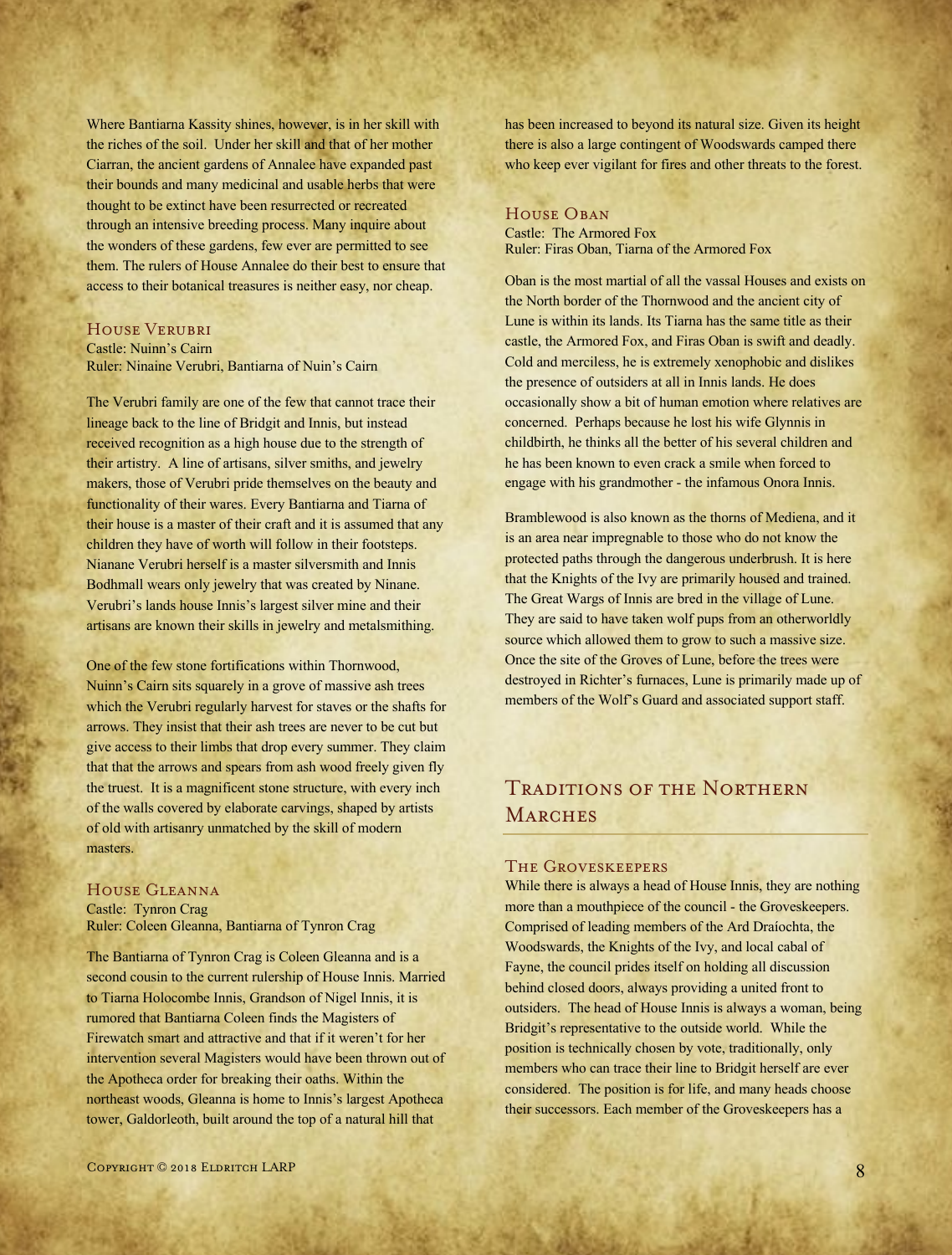chair in the Eternal Grove, of which the magnificent Oak Cathedra is reserved for the Ard-Bantiarna, the Lady Paragon.

### THE WOODSWARDS

One doesn't join the Woodswards, they're chosen - often at a very young age - and raised into the order. They're taught to read the path of the roots across the soil and the way wind funnels through the leaves. They train until they can spot the path made by a rabbit through the brush at a hundred yards and fire a bolt through its heart before it knows that it has left the safety of the shadows. Ser Cathbad Ironwood is the current leader of the Woodswards, Innis's legendary scouts.

### THE KNIGHTS OF THE IVY

The Woodswards are known to be some of the finest archers in Thornwood and the Knights of the Ivy are chosen from the finest of the Woodswards. It is a common tale that no archer can qualify to be a Knight of the Ivy unless they have demonstrated exceptional valor in battle and passed a series of tests that include stringing a bow at a weight over 100 pounds and hitting a target three times in a row 400 meters away, with three arrows. Many are drawn from the ranks of the Woodswards, though any who can demonstrate exceptional skill with a bow and as a woodsman can seek to join their ranks. Given that the Innis leadership can be highly female dominated, knight orders are one of the more reliable ways that a man might distinguish himself, and thus both the Woodswards and the Knights of the Ivy tend to be heavily male. The current head of the Knights is Ser Llewelyn Braoin, and he is a very friendly man known to be deadly with a bow.

### Guardians of the Root

Among the Innis there are those who have been tasked with keeping memory, stories, and songs alive, preserving them for future generations. They are called the Guardians of the Root. To become a guardian, one must train for more than a decade in the art of performing and the history of House Innis and its vassals as well as hundreds of stories, poems, and bits of philosophy handed down over many years. They must also complete a final performance and trial, called a meabhraigh.

### The Wolfguard

Among the Woodswards are the Wolf Guard, riders of the mighty battle Wargs. It is said that Aina understands more of the ancient techniques and practices that created these wolflike creatures than any other person besides Bridgit herself, and that only the bravest and fiercest of souls can ride a Warg into battle. These Great Wolves are primarily bred in the forest village of Lune and it is whispered that their stock comes from an otherworldly source. The leader of Wolf

Guard is Aina of the Red Teeth. Her warg, Canagan, is said to be so large that it is sometimes mistaken for a giant bear.

*(Note: Wolf Guard are unplayable by players)*

### THE DRAIOCHTA

For generations, the Draíochta have kept what they can of the old ways of the Thornwood alive. Originally known as the Priests of the Wood, they were chosen by Medeina, the Great Mother, as the guardians of ancient tradition and speakers for the forest spirits. Known to be very reclusive and secretive, the few Draíochta that remain wield an incredible amount of power and influence within House Innis and its protectorate.

*(Note: the Draiochta are unplayable by players)*

### BATHING AT THE WELL

During the first full moon of the year, while frost still holds tight to the forest, unwed maidens unbind their hair and go to dance and float in the waters of the lake nearest the Eternal Grove. It's said that while floating you'll experience a vision of your one true love, although some girls have said that instead of seeing the man they were destined to marry the well instead granted them visions of the path of their future. While not as popular a practice, some young men have a similar celebration during the time of the first new moon.

# Giving Back to the Forest

It is customary for families to dedicate one child, typically the eldest, to the forest. These children are typically given to the one of the community organizations, typically the Draíochta, the Woodswards, or the Knights of the Ivy, although it is not uncommon that they are given to the Fayne or the Apotheca. Their families do not abandon them entirely however, often sending them letters and presents throughout their childhood and making donations of goods or labor to the organizations they have been given to. Families who do not follow this tradition tend to be looked down upon and quite often suffer a substantial loss of status and position within the community.

### Challenge of the Ford

It is common for young warriors in Thornwood who do not want to compete in a formal duel to challenge each other to climb the falls at Ebora below the great ford, with he who reaches the top considered the victor and the winner of whatever argument started the challenge. The authorities in Ebora try to discourage such challenges, as it is common for the River Nore to claim the lives of one or both participants.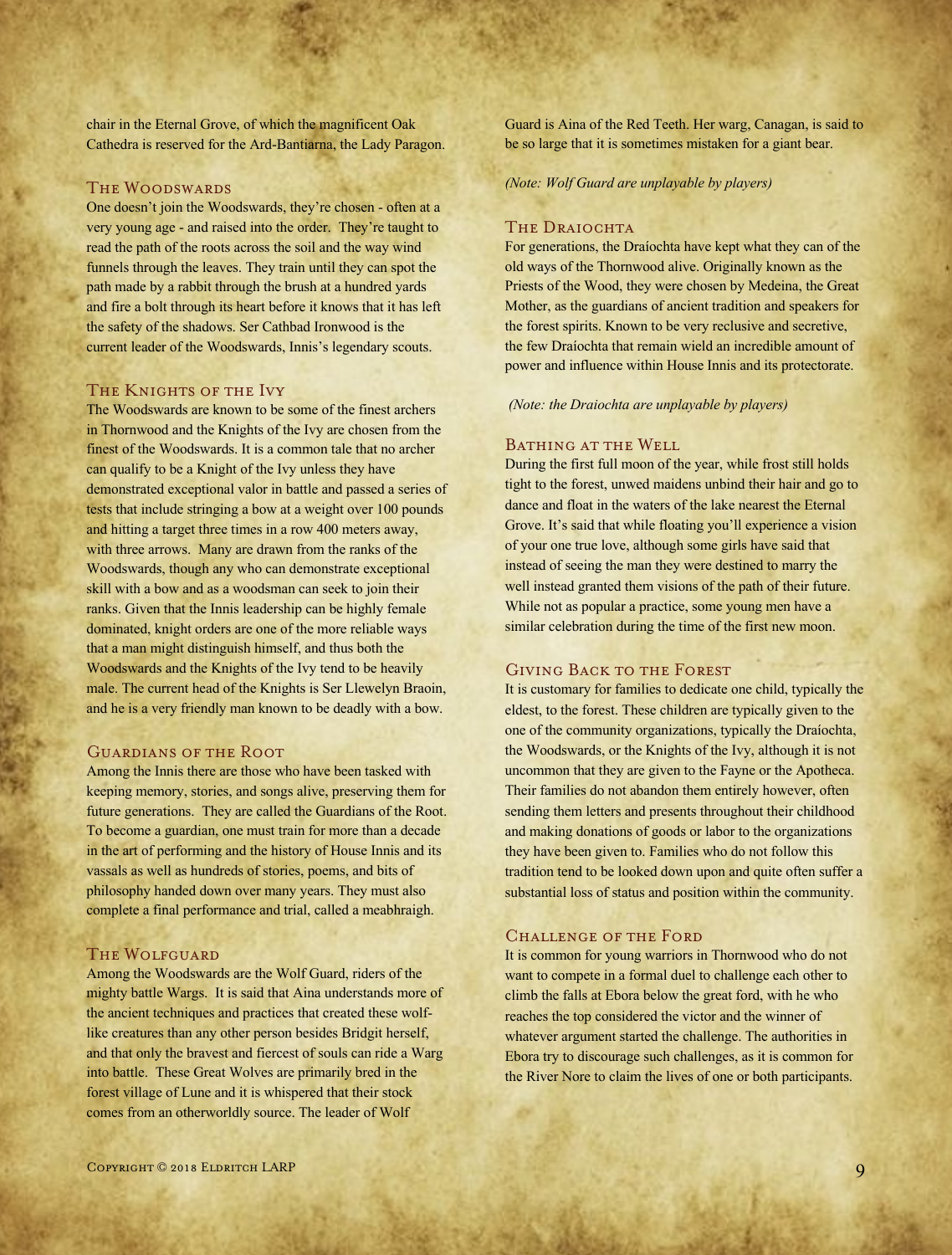# **HOLIDAYS**

### Return of Light

In the first days of the second moon, when the first stirrings of life are noticeable, much of Innis celebrates the Return of the Light. Children climb the tree branches to fill them with so many lanterns that the canopy of the forest looks like the arch of the night sky and the community comes together for an evening of feasting and stories to mark the end of the winter.

### Blossom Season

The final days of the fifth moon are known as Blossom Season, where the great trees of Innisfree bloom into a shower of hanging white flowers. The last full moon of the season is often marked by a great festival in which it is customary to give a bouquet of white flowers to someone you intend to court.

### Naming Day

In the first days of the eight moon, as the first wheat harvest occurs, those children who have truly spoken in the last year are brought to the Draíochta. They are asked a series of questions intended to figure out what kind of person they may become and are then given names based on the spirit for which the child is determined to share an affinity. It is considered bad luck among the Innis to name a child before it can communicate, as it is not believed that their spirit fully inhabits the body until they have the gift of speech. Most infants are called familiar pet names until they have reached their naming day. Typically, children who are going to be "given to the forest" are promised to an organization on their naming day, although parents may, and often do, choose to keep the child for a bit longer after they have promised them.

### BRIDGIT'S DAY

The Fall Equinox is marked by Bridgit's Day and is a day of remembrance for all to remember the fall of the ancient Goddess Medeina, Mór-Máthair, the Great Mother, and Bridgit's mourning of Medeina and Innis's deaths. All the young maidens get together and create a Mediena doll of oak and willow branches, and carry it in a procession through the town stopping at various village buildings and houses to ask the people within, representing in turn the spirits of Wolf, Hawk, Cat, Stag, Yew, Oak, and Ash to give the doll an offering. After each visit those persons who represent the spirits join the procession until they reach a central location where the doll is burned atop a huge funeral pyre. While technically a somber occasion, the procession is often quite merry, with people grandly acting out their parts as the

representative spirits and the celebrating the resulting pyre with forlorn music, good food, and very strong drink.

### FEAST OF THE FALLEN

In late Fall those of House Innis celebrate the Feast of the Fallen just as most of Arnesse does, however, they have several major differences. It is commonly believed among the Innis that during the Feast of the Fallen the veil between the worlds is thinner, and it is thus a good night for divination. Many pour molten candle wax slowly into cold water and read the resulting patterns for insight into the coming year. Rather than simply remembering those ancestors who are precious to them, young members of House Innis use the day to try to figure out which of their family's ghosts they should pay their respects to. It is common for children approaching puberty to spend that entire night alone in the woods deep in meditation, seeking guidance from the spirits for their future.

# LEGENDS OF THE NORTHERN **MARCHES**

## THE WHITE HART

The white hart is a mythical albino stag whose appearance signifies the beginning of extraordinary adventures. White Harts allegedly draw adventurers deep into the forest where lie the margins of the Otherworld. Many tales are told of knights or hunters who pursued the white hart deep into the woods, only to find themselves in another place or time. To see one is said to be good fortune or a sign of dark times to come. To kill one is said to grant the hunter a wish but that they will be cursed with disastrously bad luck. The stag is said to be a true faerie beast, with one foot in this world and one in the mystical forest of the Queen of the Fae. Its white color is said to symbolize purity, but also a strong connection to the spiritual and its antlers symbolize the spreading branches of the wood. While House Innis has never confirmed if such a beast exists within the Thornwood, there have been credible tales over the years that the hart is real. Certainly, if such a mythical beast exists, it would be protected by the Woodfolk, as not a few hunters would see this as the greatest of trophies.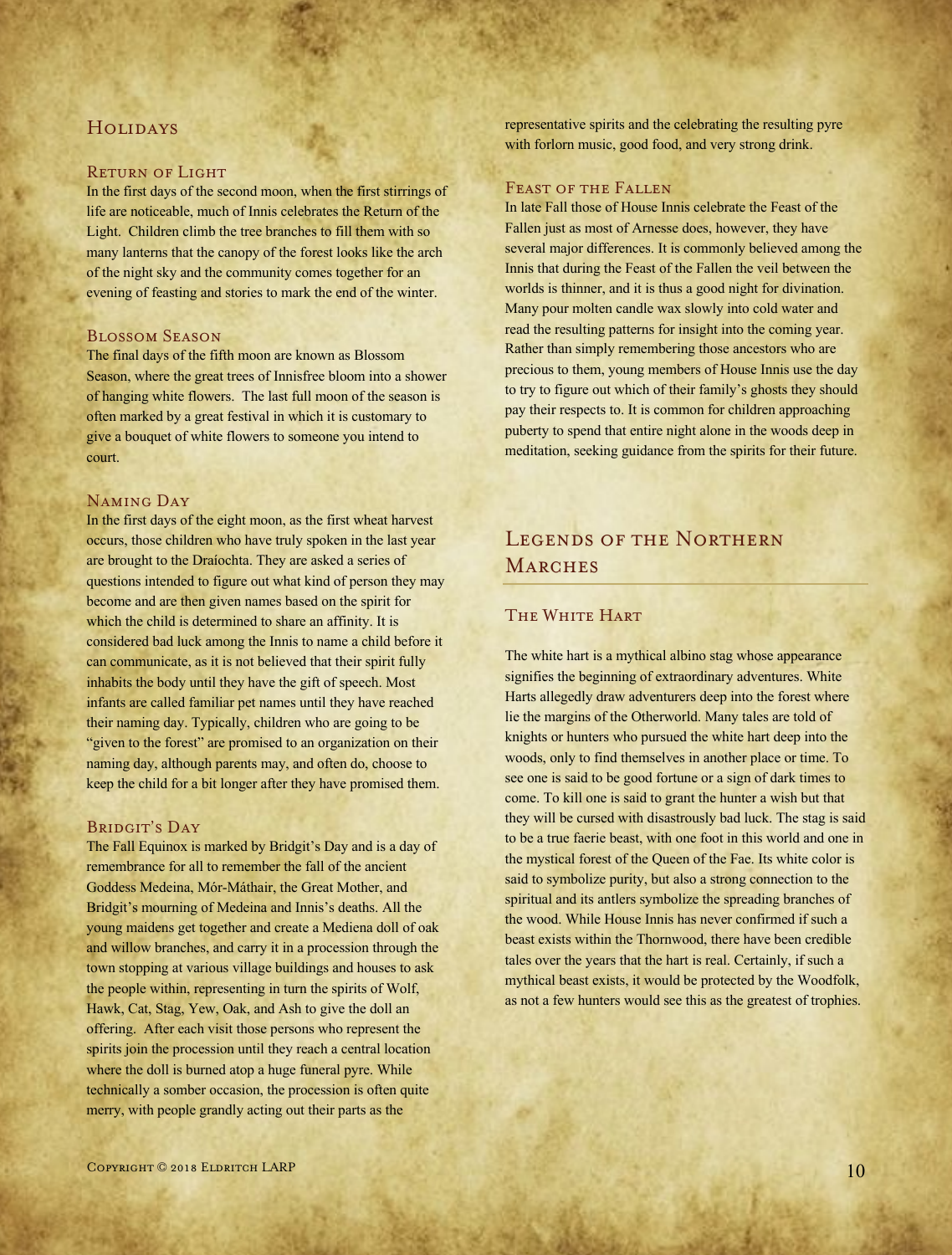### **JENNY GREENTEETH**

*Come into the water and bathe, my love Come swim in the swirling pool Down in the deep with the rocks and the bones You'll swim with me now, you fool…*

Also known as Screeching Ginny, Jenny Wi' the Airn Teet, Peg Powler, or Nelly Longarms, this terrifying entity is said to be a creature that lurks in bogs, rivers, ponds, and lakes, pulling the unwary into the water and drowning them. She is said to have a particular affinity for the flesh of young children and will grab them whenever she can. The tales say that those who linger too close to the waters edge will see a pair of eyes beneath the water. Then, quick as a flash, the long-limbed bogy reaches up to snatch the ankles of the unsuspecting. Once firmly in her bony grasp she drags her victims down to her dark, damp lair and gobble them up, often while still alive. She is said to be a ghastly green color with dark flowing hair, long bony fingers, dirty sharp nails and foul green pointed teeth. Almost everyone who lives near a body of water in the Northern Marches has a tale about someone they know, or know someone who knows someone, who was taken by Jenny Greenteeth. Some have speculated that she is a malevolent Fae but others say she is just a tale used to keep children from playing near the water's edge.

### The Wild Hunt

*The hunt is out, torch-light and screams. The forest shows another face To those who hide than to pursuers. Each trunk he glides behind becomes The axle-tree, and space between-Spokes of the wheen on which he's bound-Radiates like avenues.*

*All animals and birds are hushed. Focus of the insects' interest, Their buzz betrays him. Pine-needles Point, and bushes wilt the better To expose their prey. His terror cannot be disguised, His smell is carried by the wind.*

*The hunt is out. Pack and victim meet. Sacrifice is made, the forest sated. God, animal, and human share The pledge of blood, belief That through this guild incorporated*

### *The elements return to balance, And power renews in every creature.*

The Wild Hunt is a piece of folklore that has origins in the North and the clans of the Everfrost are said to have a similar tale. The true origins of the Hunt are shrouded in mystery but it is said that it began with a king of old who once ruled the Thornwood named Woaden. Woaden was a great hunter and loved to travel deep into the woods in search of trophies. There, he encountered a mystical Fae grove, where its denizens told him that even greater prey lay in worlds beyond this one. Tempted, he was drawn further and further afield into distant lands and he neglected his own kingdom. By the time he returned from his hunt, a lifetime of men had passed and his kingdom had been divided between many other nobles and kings. Enraged, Woaden swore a curse of vengeance upon all the nobility of the wood who he felt had stolen what was rightfully his and retreated into the depths of the woods.

Some say that there the Fae took him and he became one of their own, the Huntsmaster of the Wild Hunt. The tale is told that Woaden still prowls the depths of the woods hunting for nobles descended from those who stole his kingdom and those that cross his path are given a choice - try to escape or join the Wild Hunt forever. On the coldest winter nights, Woaden blows his mighty battle horn, Carnyx, and summons his pack of supernatural hunters and fierce hounds. Accompanied by massive wargs known as the Cwn Annwyn, they chase down any prey they can find or come across. Legend says that on those nights, the blood of a nobleman smeared upon the threshold of a door will keep a home protected from the Hunt.

# The Aos Sí

*Over hill, over dale, Through bush, through brier, Over park, over pale, Through flood, through fire! I do wander everywhere, Swifter than the moon's sphere; And I serve the Fairy Queen, To dew her orbs upon the green; The cowslips tall her pensioners be; In their gold coats spots you see; Those be rubies, fairy favours; In those freckles live their savours; I must go seek some dewdrops here, And hang a pearl in every cowslip's ear.*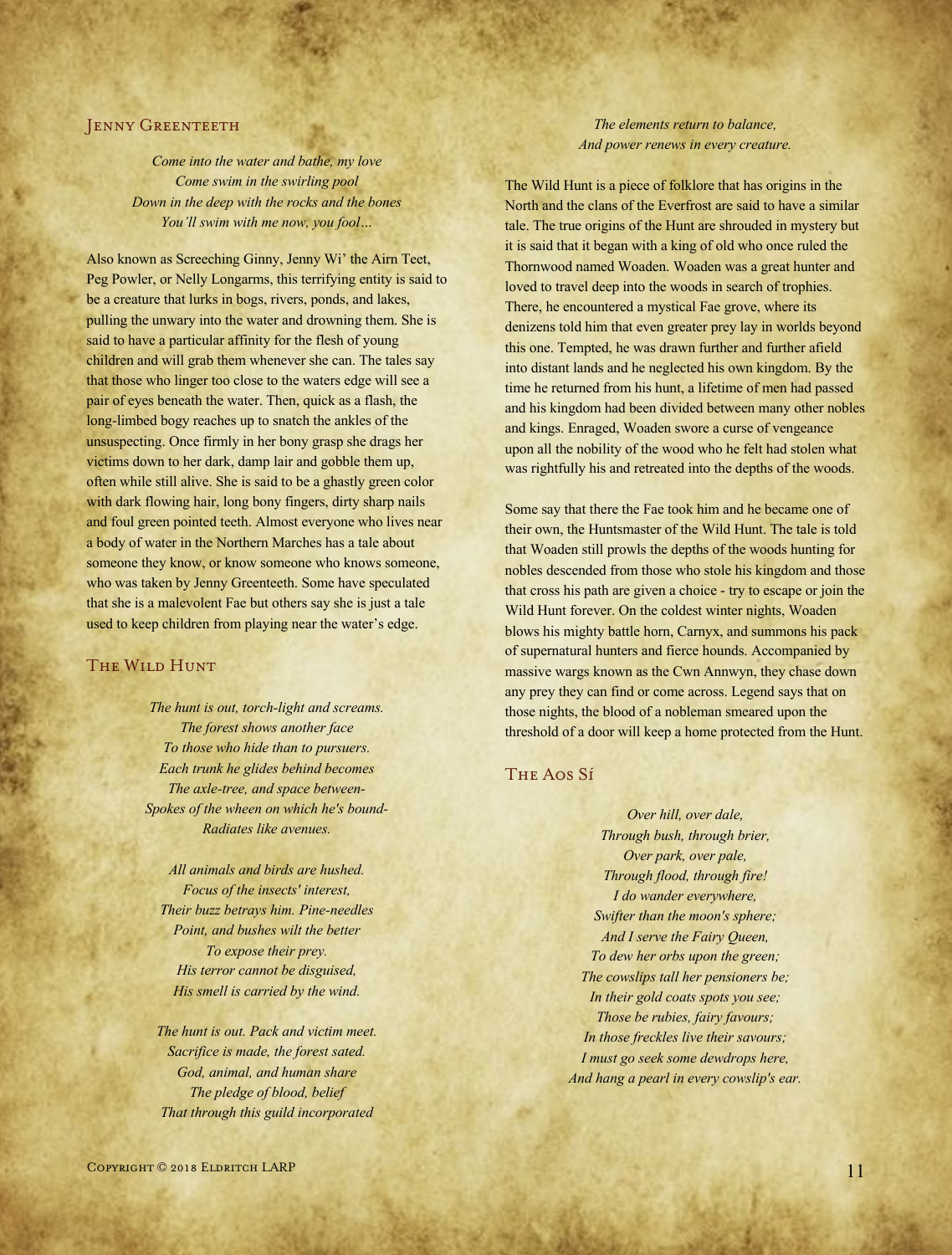To many in the Thornwood, the Fae or the Fair Folk are as real as anything else in life. These creatures, called the Aos Sí in the old tongue, are said to have existed since the dawn of time itself, another race which calls an otherworldly realm its home. The Fairy Folk come in many different shapes and sizes. From the beautiful, ethereal lords and ladies of the Fae known as the daoine sídhe, to the tree-dwelling dryads, to the mischievous pixies, and savage red caps, the Fae come in many different types. While Fae may appear harmless and even helpful, the wise know them to be at best mischievous and fickle, at worse terrifying, malevolent, and even murderous. Legends say that the Fairy kidnap children and take them to their realm and replace the infants with changelings, Fae doppelgängers that live in the child's stead, causing untold misery and woe to the family. To this day, the Woodfolk are quick to warn others of the dangers of going too deeply into the woods or of wandering off the wellestablished paths. Tales are often told of how they make their homes at the center of mushroom rings called fairy circles or of how to identify a Fae and methods to ward one away. It is a common practice in the Thornwood to leave regular offerings of food and drink outside their homes to placate the Fair Folk.

# The Thirsty Wood

*Two brothers lived on the border of Annalee. The eldest Briann was promised to the forest by the father, but his mother couldn't bear to part with him and kept her boy as close to her for as long as she could. He had a brother, Eamonn, who was as like him as a twin.*

*Briann wanted to stay with his mother, and so, even as young as he was, he decided that he was going to kill his brother and take his place. So, he took young Eamonn out into the woods for a walk.*

*They walked deep within the woods, until they lost track of the sky- the sun- until the dead leaves on the ground were as dark as the shadows they walked in. Eamonn could have been suspicious, but instead he walked closer to his brother, scared of the noises in the shadows.*

*It was the last thing Eamonn would do, as his brother pulled him into a final embrace and gave him to the forest with a single slice of his knife.*

*He watched the blood drain out of his brother's body and felt regret. Tears running from his face he turned and ran- but lost the path home. He tumbled and fell, covered in bramble and earth as true night fell.*

### *But Briann was not alone.*

*The blood of his brother had found its way into the roots of a tree, and it had awakened in it a darkness. The tree drank greedily of Eamonn's heartblood, until there was no more for it to drink.*

*And yet it still thirsted. It felt more alive, more powerful, than it had ever felt before. It would not give that up, not while it could smell the presence of another so close to its roots. It struggled mightily, focusing on all its will upon its body, and walked.*

*Briann had collapsed into a heap, exhausted and spent. He never awoke to find his way back to his foolish mother.*

*It is said that the tree still walks, still thirsting- ever eager to keep the blood flowing through its trunk.*

# The Well

*Know that the well doesn't always give you what you think it will, little one. I too bathed in it when I was your age- I put on my brightest white and my verubi bracelets and unbound the braids of my hair to float in those moonsilk waters. It was warm, warmer than it should have been while frost clung to the branches, and I did not feel a chill as I slipped into the well at Bridgit's grove.*

*But I did not dream of a man, tall and dark- nor even of one short and sweet! No, instead I saw a high mountain, far from my beloved woods. Far from my family and everything I knew.*

*And yet I knew it, and I continued to know it. Once I saw that mountain top I could not forget it. It called to me, sometimes as a whisper, sometimes as a shout, until I could not ignore it. I took a Cirque caravan far from the Thornwood, much against my family's desires, much against mine. But I could no longer ignore it.*

*I did not find a man on the mountain top when I found it. What I found instead was something different. Call it a calling, wrapped in an adventure and tied with more hard work, fear, and effort than I ever expected when I undid my hair and danced inside that circle of trees. No, I did not find a vision of my future love.*

*And yet, I would not trade it for anything.*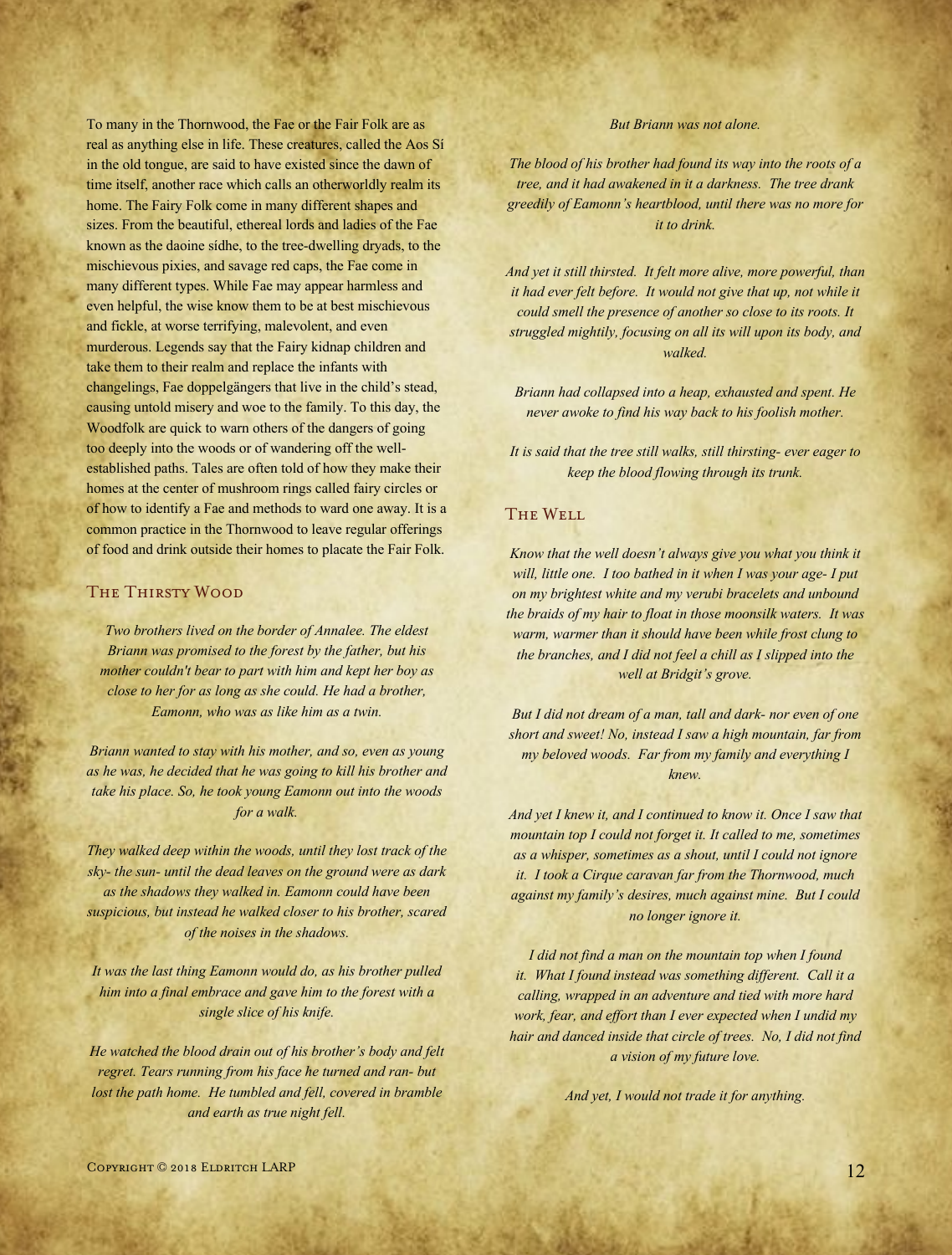### THE FORBIDDEN PATH

*Sionnach was the greatest trainer that the Draiochta had ever seen. People spoke of his Wargs with awe, never had the beasts seemed so smart, so strong. The horses he bred were creatures of grace and beauty, tall and lithe, and the falcons he had trained flew higher than all their fellows. He tamed the creatures of the forest and glen until it seemed as if there was nothing he could not do.*

*Until he overstepped his bounds. He decided that if the creatures of the Vale had no challenge for him, he should instead try for those of other worlds. He turned to the monsters of the wood- the Leshy, the pale wurms, the caoranach, the pooka. After all, what were these but animals of a different type?*

*The other Draiochta warned him, told him he was overstepping. But he did not listen.*

*For a while he even seemed to succeed. He tamed creatures that had been whispered about in stories, displaying them for all to see- never noticing how the trees around his house were growing thick with rot. Never noticing how little he slept any more, or how thin his shadow had become.*

*I won't taint your nightmares with what happened to him, but know that the ruins of his home lie in that direction, and that's why we never take the shorter way through the woods to Ebora.*

# FAOLAN'S MEABHRAIGH

*The Draiochta from Annalee shuffled quietly in the open courtyard outside the tower, waiting for the gates to open and let them continue on their way. Each of them was doing their best to hide their nervousness, many had their hands tucked up in the long sleeves of their robes or their hoods pulled down over their eyes.*

*All except for Faolan. He made eye contact with the Magisters of Gleanna tower and practically smirked. He wasn't particularly surprised when the guards ordered their group to disrobe, and he pulled his own robe over his head much less sullenly than the elders he was accompanying.*

*But despite much shaking of clothing, as well as patting down of hair and beard, not a single strip of paper was found among them. The Magisters paid close attention to Faolan, even subjecting him to a search of his ears and mouthchecking his well-tanned skin for symbols or marks.*

*Through it all, Faolan smiled, and they found nothing.*

*But, as he sauntered out of the gates into a patch of sun he started reciting from the tome of forbidden herbal recipes he had memorized, all to the tune of a rather bawdy ditty. Stealing information from Gleanna, he thought as he waved happily to the poleaxed Magister. What a nice ending to his meabhraigh.*

# Industry of the Northern **MARCHES**

The Northern Marches is not a place known for its industry. As a matter of fact, the concept of industry has been largely forbidden in the wood. The Woodfolk seek to live in harmony with nature and thus seek to disturb the world around them as little as possible. There is an active, but limited logging in the wood and the small amounts of wood produced are some of the most sought after in all Arnesse for both its quality and beauty. The bowyers of the wood are legendary for their skill and the fabled bows of the Thornwood are sought after by archers throughout the Kingdom. The jewelcrafters and the metalsmiths of Verubri are some of the most renowned in the Kingdom as well and rare is the noble outside of Thornwood who could ever afford to acquire their works. The flatlands outside of Thornwood are also some of the most verdant of farmlands, even outproducing those of the Corveauxs and the Blaynes. But the Innis export little food, choosing instead to stockpile it and provide very well for their own people. Few within the Marches go hungry, even during the harsh Winters. Save the Corveaux, there are also few peoples better trained in the arts of animal husbandry than the Woodfolk and those few beasts that ever are sold command extremely high prices.

The ancient tales say that the Woodfolk were once masters of nature and their crafts involved the shaping and growing of plants, from the miraculous great trees to hallucinogenic flora. While the arts and magic that allowed that have long since passed, the people of the Thornwood learned how to reproduce much of what they had lost. They have fiercely protected plants and creatures their ancestors had created and developed entirely new strains, concentrating on those that could be used to either torment their occupiers or be sold to other houses. This has left them with a bit of a negative reputation among the other houses, as their addicting powders and vials have done almost as much damage as their poisons.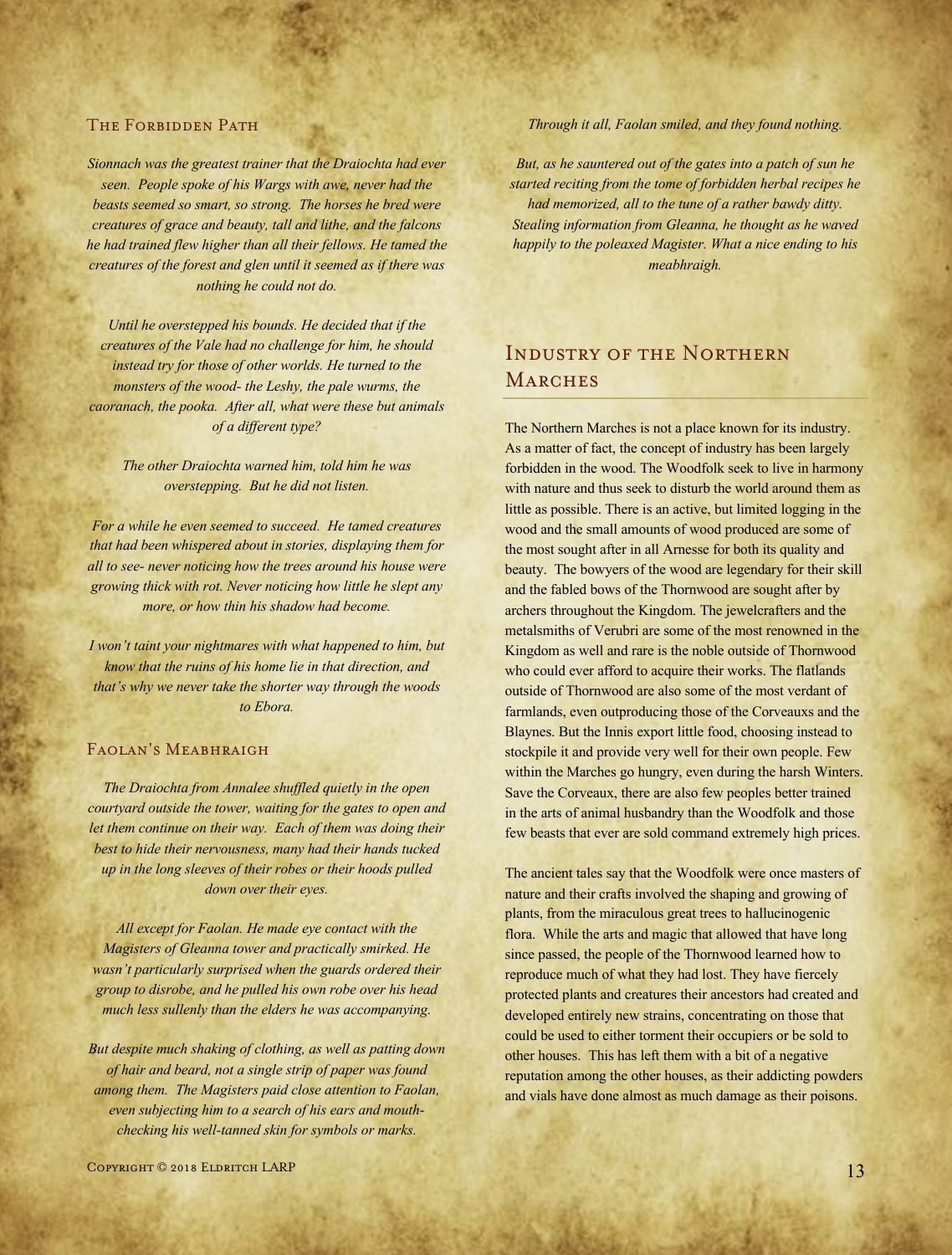These days, House Innis and its vassals possess some of the greatest stores of medicinal and protective concoctions of all the houses and are often sought out for strange disease cures and protection from cursed creatures. In addition, their scouts and Woodswards are superb trackers and scouts, often sought for their skills. It is also rumored that the libraries at Innisfree contain some of the most complete sets of information on lost lores, if that information were to ever again to become useful.

# THE PROTECTORATE OF THE Northern Marches

The Protectorate of the Northern Marches lies sandwiched between the Richter Dusklands, the Hale Everfrost, and the Blayne Hearthlands. It is dominated by the Thornwood, an old forest which has been well taken care of despite foreign occupation for over a century. But, especially outside the protection of the woods, those within Innis lands watch their borders carefully, always at the ready for a possible incursion from the outside. Cut through by the River Nore, the area is one of rich abundance and temperate weather. With the protection of the Thornwood even the plains manage to avoid extreme changes in temperature or season and the area enjoys a long growing season with relatively short and mild winters. The River Nore and the Old Forest Road are the two primary trade routes through the Protectorate. The smaller River Lagan that has its source at the well in the Eternal Grove at the Broken Bough is also an important, yet less traveled route.

The climate of the Northern Marches is temperate and in the northern regions, quite cool. The winters are short and mild, but feature a good deal of rain, can be chilly, and are often both gloomy and overcast. Mists are a common sight both within and the wood and upon the moors. During the summer, it is warm but still surprisingly wet. Parts of Thornwood are considered temperate rainforests given the amount of rainfall they see within a given year. This makes the Thornwood the lushest and most verdant lands in the Kingdom. The Marches are brilliantly green during the spring and summer, turning to a dazzling array of oranges, reds, and yellows in the autumn. Even in winter, a surprising amount of green still flourishes.

### Innisfree

Deep among the boughs and branches of the Thornwood is the city of Innisfree. Approaching from the wide and winding forest road, you would see the ivy-covered, stacked stone walls that mark the entrance to the city. The first thing you

might notice however, as many travelers have often cited, is the smell. For just beyond that of tree, moss, and soil, are the otherworldly scents of burning dried herbs and flowers, many of which are native to the area. And just past the walls of Innisfree, and through a great gate of rune carved oak, the city of Innisfree spills out into all directions. Though it is one of the great modern cities of Arnesse, every home, temple, and tavern has been constructed in and among the Thornwood, such that it is hard to tell where the city ends and the forest begins. If you look hard enough, you can still see the remnants of an age those of Innis would sooner forget. Great swaths of their verdant forest are still recovering from a terrible Bannon and Richter occupation that lasted over a century. Cobblestone streets give way to paths hidden among the trees. Candles hang in abundant and ornate multi-hued lanterns suspended from every branch and limb. Nothing in Innisfree speaks of excess except beauty. Nature always seems on the cusp of reclaiming that which was once hers.

### Broken Bough

Near the center of Thornwood is the Broken Bough, a stone and wooden keep that betrays a tragic magnificence. Appearing to be more grown that constructed, its towers weave and wind their way among the canopy of the Thornwood, ending abruptly in scorched and blackened spires. Broken Bough itself is the home of the ruling body of House Innis, the Groveskeepers, and houses the Eternal Grove. It is known to be a spiritual center for mysticism and while Innisfree is by far the largest city, Broken Bough is the true heart of the Thornwood. Broken Bough has the unique distinction of being one of the few castles in Arnesse held by a council as the Groveskeepers are the rulers of that domain.

#### **LUNE**

Upon the edge of the Bramblewood sits the village of Lune. Built upon the ruins of the ancient Grove of Lune, the town is well known as the source of House Innis' much-feared wargs. They are raised by the warg keepers in specialized kennels and the method used to grow them to their titanic size is a closely kept secret. Wolf Guard are trained in Lune and it is also the home of their headquarters, the Wolfhome. Lune is not open to outsiders, but receives visitors with valid business for the Wolf Guard or the town residents. Visitors to Lune have described it as more military encampment than town.

### **AEDIOBRI**

Aediobori is one of the few cities within the Innis lands that isn't located within the woods. Rather, this plains city swells and shrinks depending on whether or not the caravans from the rest of the realm are in residence. In temperate months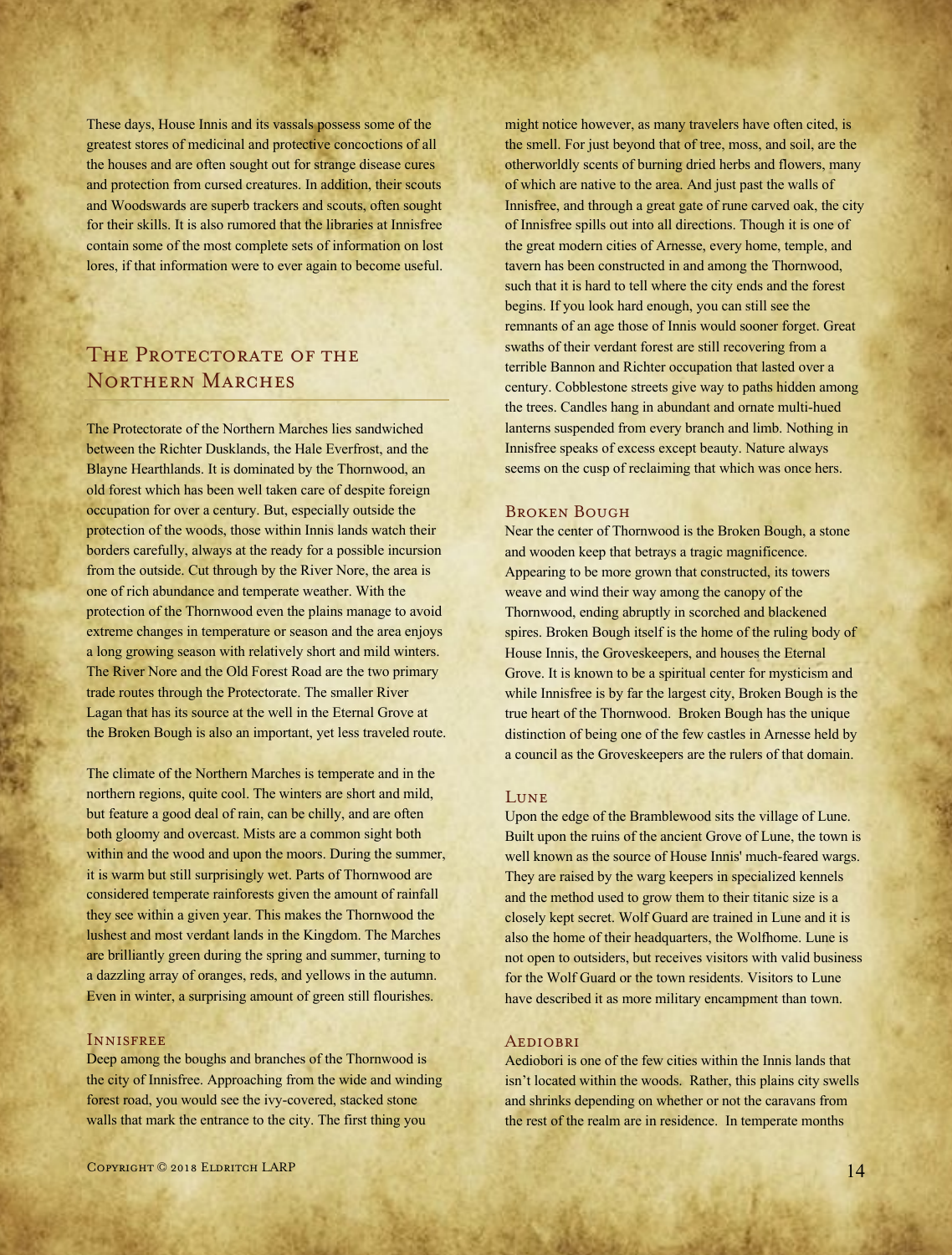Aediobori has much the same air as a festival with merchants from all over Arnesse trading for the bounty of the Marches.

# Miobrin

Miobrin is a port city and the northmost city within House Innis lands. As such it is a typical target for Hale raiding parties who are eager to try for the merchant ships which often dock here. An old, windswept city, it is made primarily from brick rather than the wood of the forests as it was built by House Bannon's architects when they occupied the wood. While the Innis have few ships and navies, Miobrin has one of the few shipyards in the protectorate and is closely guarded.

### **CORGARFF**

Corgarff guards the River Lagan to the Broken Bough and hosts a small population of Draíochta who believe that the mixing of the waters of the river that comes from the Eternal Grove and the Sea holds mystical power. They use the plants that grow in the brackish waters of the river delta, as well as harvest the threads of silk from the great clams to make a strange gleaming cloth called byssus that is believed to bring good fortune and prosperity. Corgarff has traditionally had good relationships with the Corveaux vassal House of Penrose, as traders from there often sail into Corgarff to avoid the hefty tariffs placed upon roads within the Hearthlands. Their goal is to acquire the rare herbs from Annalee lands.

#### Braemar

Braemar is a port city within Brevis lands and is named for the point that it is located on. The rocky area is primarily occupied by shepherds and goatherds with the only notable landmarks being the great bell towers at Braemar. These watchtowers are kept constantly manned to ensure that no invaders from Hale lands try to take the long way around the continent or approach Miobrin and the River Nore from the North. If invaders are spotted the bells sound, and a series of watchtowers send the message to Miobrin and other cities.

### **ALFORD**

Alford, meanwhile, is primarily a fishing city built around a large source of freshwater. It is the largest fishing village within the Innis lands and has a population of active fishermen with many traditional fishing boats of all sizes anchored in the port. Those of Alford are some of the only members of the Innis that follow the spirits of the water, the Whale, the Porpoise, and the great sea birds. They're also one of the few cities within the Innis that have a relationship with the peoples of House Rourke, as the seafaring great house often stops there to trade with the the high house of Gleanna and to carouse and make merry in the alehouses of the city.

#### **LYDIARD**

Lydiard is important primarily as it is the location of the Hexen's Schola Venefix. Bantiarna Onoro, as well as the rest of House Brevis, believes that House Blayne sees the chantry there as a chance to expand their influence into Innis lands and, given the proximity to Blayne lands, there is a fear that Blayne might just try to annex Lydiard if not closely watched. As such there is a larger than normal post of the Knights of the Ivy stationed there than would normally be in a small town. Lydiard is also a surprisingly bustling town. For many, it is as deep as many get into Innis' lands without an invitation. There is an active and large market as well as numerous taverns and shops. Caravans and wagons come in and out of the town on almost a regular basis and the Innis have set up an embassy in the town center to manage visitors.

# HOUSE & GUILD RELATIONSHIPS

The following details how the people of the Northern Marches generally feel about factions in Arnesse. This information is to be taken as in-play by you and other members of this faction.

## House Corveaux

The Midlands shared a border with Thornwood for centuries until the Hearthlands was created a decade ago. While the Woodfolk do not regard the peoples of the Midlands with any open contempt, the Corveaux nobility were participants in the occupation of the Thornwood during the Bitter Harvest and by command of the Bannon Kings, intermarried with some of the Innis bloodlines. Thus, some of the Woodfolk see them as as complicit to the atrocities the Bannons have committed over the years as the Bannons themselves. Still, reports that reach the wood speak of the Midlanders as a good and fair people, so it is difficult for Woodfolk to judge them harshly. Most of the tales coming out of the Midlands speak of it as a place of justice and plenty, where the people are free and noble and while many Woodfolk are just and communityminded, the concept of strict adherence to justice and the rigid structure of the Midlands to be very restrictive. The open plains of the Midlands fascinate many of the Woodfolk as do the legends of their heroic knights. In recent years, as the Woodfolk have sought to look beyond their own forests, the Midlands have seemed like a natural partner. Already the Corveaux House of Penrose has an open trade route with House Annalee and there is talk of a growing relationship.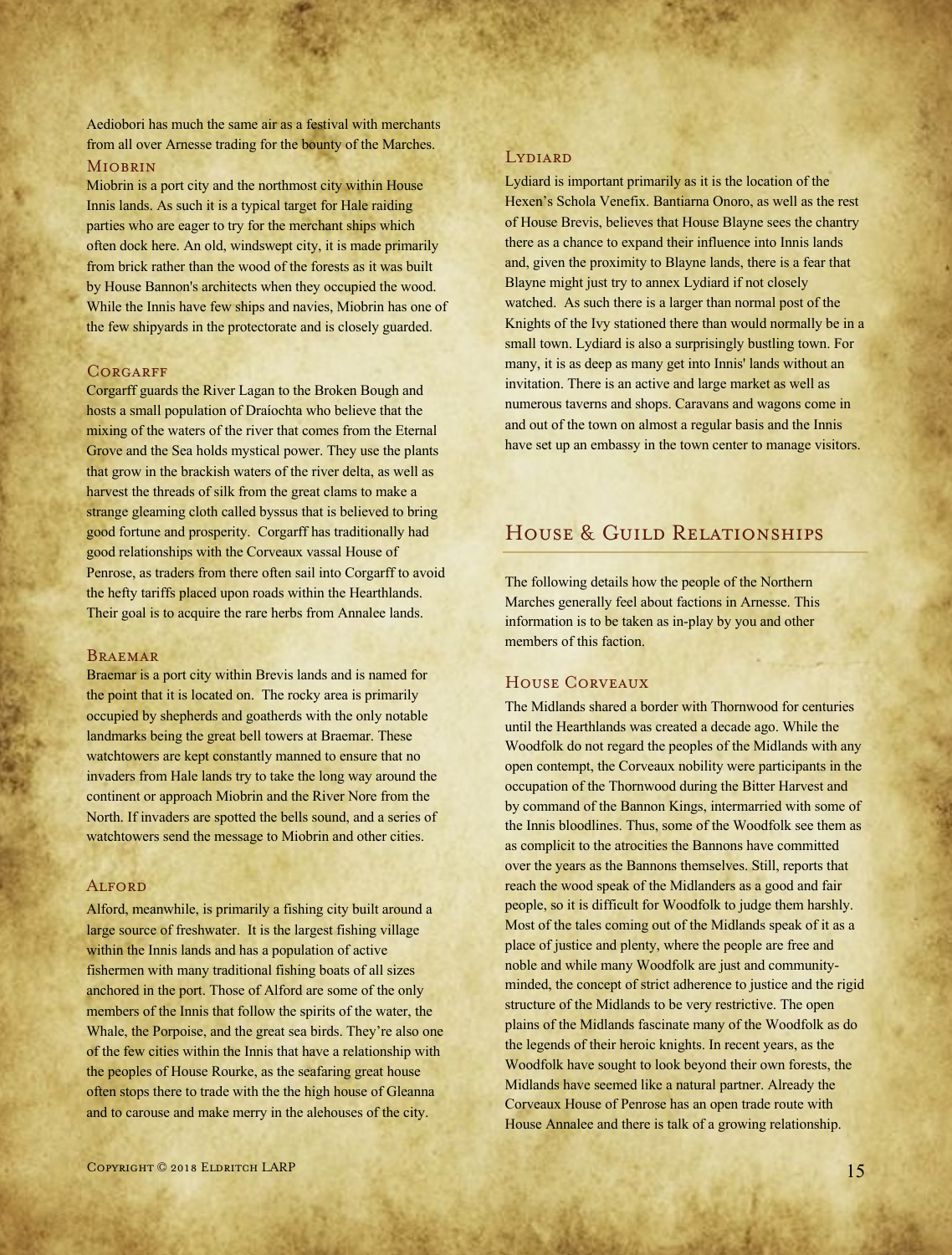### House Rourke

The relationship between the peoples of the Thornwood and House Rourke has been a long and complicated one. In the past, it was said that there was a friendship and arrangements, some of which have lingered in some form into the present day. The Rourke freehold of Undertow sits directly across the Valdrfjord from both Braemar and Miobrin and Seaborn ships are a frequent sight along the coastline of the Northern Marches. What complicates relations is the fact that the Rourkes are not a single faction and a faction can be attacked by their raiders one day and be approached by a delegation the next. Even though the Innis nobility has assured the people that the Rourke are not to be feared, the eastern coasts of the Northern Marches have come under increasingly frequent attacks by raiders. Tales have spread throughout the protectorate about these attacks and sown fear among many of the Woodfolk. This has worked to undermine any general good will the Northern Marches may have toward the Seaborn. Still, there are pockets where many of the old agreements have held up. The port town of Alford has had positive relations with Rourke captains for years and largely be spared the raids. Still, most Woodfolk have likely never even met a member of House Rourke or a Seaborn, they are largely viewed with a great deal of skepticism and distrust.

## House Hale

The Northmen of the Everfrost have long been neighbors and rivals of the Woodfolk. One might think the two would be bitter enemies, but long ago the peoples of the Northern Marches learned to accept that it is the way of the northern clans to attack and raid. In response, led by House Oban, the Innis have fortified their northern border in preparation for these attacks. There is an entire mountain range sits between the two protectorates, but that rarely seems to stop determined clan raiders from visiting the Northern Marches numerous times in a year. Sometimes the Hale are successful in their raids and other times they are not. Those who make their lives in the High Marches have learned to live with these attacks and years in a constant state of alert and conflict has hardened most. Many Woodfolk consider their neighbors on the other side as noble savages, honorable and bound to their oaths. It may surprise not a few that the Woodfolk have a kinship with the peoples of Everfrost. They are both adherents of the old ways and share many ancient legends, myths, and practices. It is said that their peoples have been fighting each other for a thousand years and some suspect they will fight for centuries more. What few among the Woodfolk can easily forgive is the influence that the lords of the South have over the Northern clans. Some feel that the continued aggressive actions and attacks of Hale may be a ploy by the Bannons to keep the

House Innis forces off balance and in a constant state of siege.

# House Aragon

The Woodfolk know little of Tarkath save that it is a desolate wasteland that few can survive in. To many in the Northern Marches a home without trees and greenery seems impossible to fathom. It has led many to speculate that Tarkath must be a place of great desperation and hardship, with people only surviving in unwashed, uneducated enclaves of humanity. Few can remember the time a delegation from Tarkath came to the Thornwood save the eldest. The tales that have reached the wood speak of an honorable, proud people, who revere the old ways and work toward the betterment of their community. These traits appeal strongly to the people of the Marches and they might be fast friends were it not for the vast geographic and cultural differences. It is also said that in the distant past, the Tarkathi were friends of Woodfolk but since then the two peoples have lost most of those old connections. They say that the South is a land that is haunted by the ghosts of the past and still plagued by terrible beasts from a forgotten age that lurk in the shadows. Rumors have also reached the Woodfolk that the people of Tarkath are decadent, hedonistic, and drugaddled. Given the Northern Marches' general stance toward drugs, at least part of that allegation is meaningless. The Woodfolk have a long history of being judged for being different than others and they are not quick to make those kinds accusations against others without sufficient evidence.

### House Blayne

The Woodfolk have long had an uneasy truce with the people of the Hearthlands and their noble family, the Blaynes. Tensions rarely rise save when the Hearthfolk attempt to gather resources and do so in a careless manner that does not respect the Woodfolk's love of the land. More than one hapless logging crew has ventured too deep into the Southern Thornwood, never to be been seen again. The people of the Hearthlands are quick to blame this on mythical beasts of the forest, but the people of the Northern Marches know better. Most Woodfolk consider the Hearthfolk to be rebellious, outspoken, and generally malcontent. For a society as old, spiritual, and steeped in history as the Northern Marches, the young realm of the Hearthlands seems much like an unhappy child crying for their parent's attention. Because of this, the Woodfolk have shown almost an unreasonable tolerance toward the Hearthlands in general. Despite their constant encroachment upon the borders of the Northern Marches and their all-to-transparent attempts to sneak the Aurorym faith into the Thornwood, the Woodfolk have remained a firm, but patient neighbor. Many among the Woodfolk claim to understand the plight of their Hearthland neighbors, often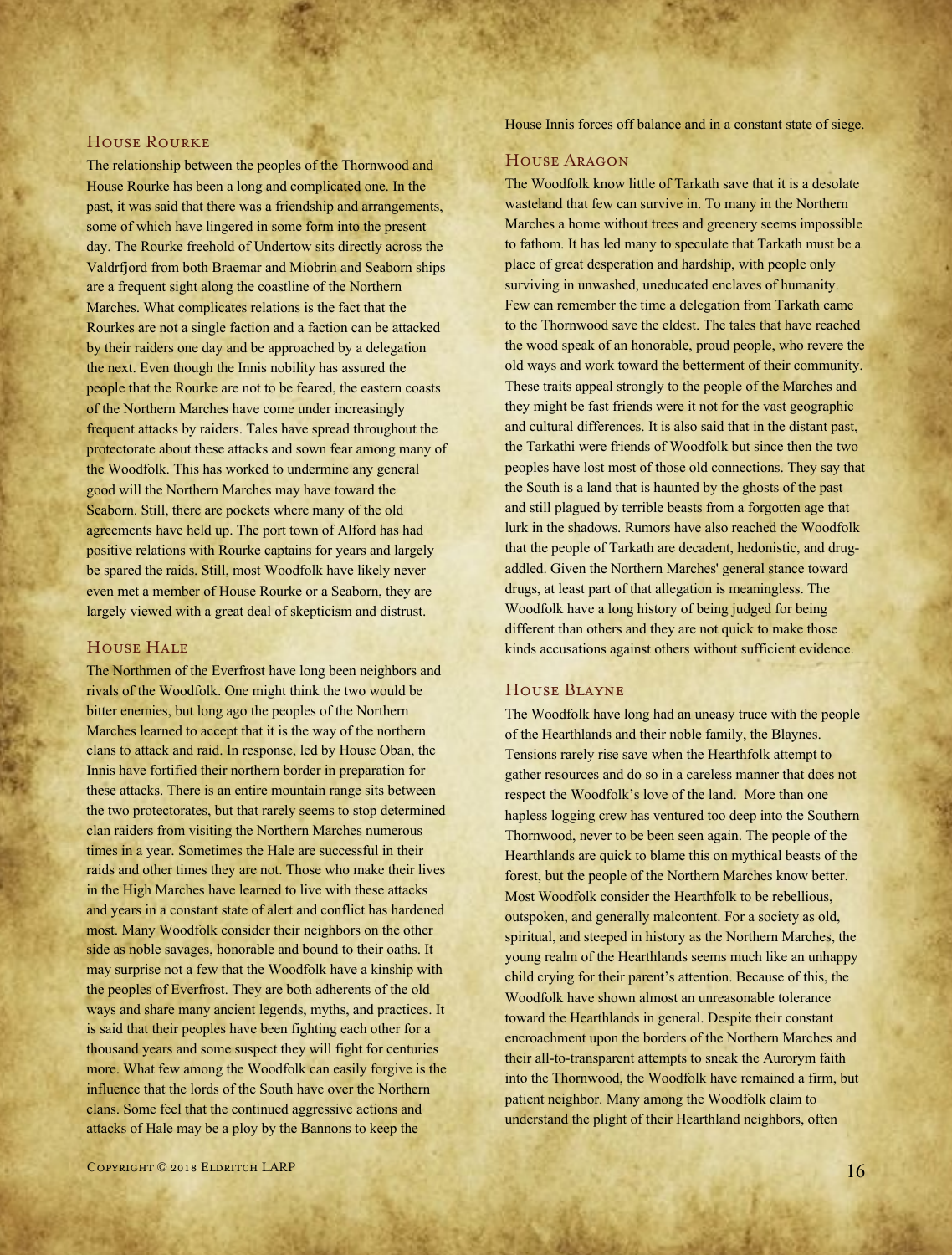referring to them as poor, uneducated, or blinded by their faith. Not a few people in the Northern Marches believe that the real problem lies with the leaders of House Blayne and that with some education and wise counsel, the Hearthfolk could be redeemed. Tales are told of Woodfolk trying to take on just such a mission and meeting with very limited success.

# House Bannon

House Bannon has long been reviled by the people of the Northern Marches. The tragedies and degradations they suffered at the hands of their occupiers transpired centuries ago, but the pain is well remembered by the Woodfolk. The Bannon's actions are a large part of why the people of the Northern Marches have remained so isolated for so long. Those wearing the red and gold are not welcome in the Northern Marches and the Bannons do not venture into the wood unbidden. In their mind, The Innis have largely stuck to their woods and remained isolated enough that they have not been an imposition to Bannon's plans. Not only does history stand between these two houses, but their very philosophy. Whereas the Bannons are highly driven by greed, power, and personal acquisition, the Woodfolk are motivated by helping others in their communities, often freely giving up personal possession to do so. The Woodfolk also do not covet power, preferring to make decisions as a group rather than allowing a single leader to do so. Despite these strong feelings by some, a substantial number of nobles and commonfolk within the Thornwood remain secretly loyal to House Bannon's cause. Rumor has it that these individuals have been watching the progress of House Innis to ensure that it is not a threat and gently guiding the Northern Marches the way the Bannons would like. There is also a strong rumor that the attacks by House Richter in the Western Thornwood are Bannon ploy to weaken House Innis' defenses and keep them preoccupied.

# HOUSE RICHTER

House Richter is a curse upon the tongues of the Woodfolk. They are called the Nàmh Mór, or the Great Enemy, the slayers of Mediena and the bringers of the engines that burned the Thornwood and began the Bitter Harvest. Even now, House Richter brings its iron and gunpowder to the borders of the Western Thornwood to seize land that is not theirs. To say that the Richters and the people of the Dusklands are disliked in the Northern Marches would be an understatement. If there are two factions that are on the brink of war at this very moment it is House Richter and House Innis. When the Shardmount erupted within the Dusklands twenty years ago and sent much of the realm into ruin, the Woodfolk did not lift a finger to help their troubled neighbors. As a matter of fact, they closed their borders and ordered their archers to kill

any refugees who fled into the Northern Marches. Hundreds of men, women, and children trying to escape the volcanic apocalypse were savagely cut down by the ashen arrows of the Woodswards. House Richter and its people are not welcome in the Thornwood and the outriders of Innis are watchful for those crossing into their protectorate from the West. Any who are caught trespassing are immediately put to death unless they can prove they are not from the Dusklands. Unlike other groups, who may be imprisoned or turned back, Dusklanders are typically killed and sent back to the Richters in pieces or flayed, while their heads are put on wood pikes at the borders along with the other common bandits and thieves.

### THE APOTHECA

The Apotheca are greatly respected throughout the Northern Marches. Though they are not quite as popular as the Sisters of the Fayne Moirai, they are an honored guild and welcomed in all places within the protectorate as advisors, chirurgeons, and apothecaries. Some call them the *lighiche* in the tongue of old. Herbalism, alchemy, and knowledge are all highly prized by the Woodfolk and one of the great Magister towers in the Kingdom, Galdorleoth, is located within House Gleanna's lands. While there is some contention between the Draiochta and the Magisters as to who has authority in certain matters, the Apotheca often yield to the social status and position of a Draiochta, but the Draiochta also realize that they are few and growing moreso with each passing season. The Magister's power is on the rise and in some generations, they will likely supplant the Priests of the Wood entirely. Most of the great lords and ladies of the wood have at least one Magister in their employ and places like Galdorleoth house hundreds of them. To most Magisters, Thornwood is a mythical land of undiscovered knowledge, forgotten lore, and fantastic beasts. It is said that a Magister could spend a lifetime studying the mysteries of the wood and not even begin to learn all there was to know. It is considered a high honor and a great fortune for a Magister to be assigned to the Northern Marches and save Tarkath, it is home to some of their best and brightest.

### The Fayne

In the mystic land of the Thornwood, few are as welcome as the Fayne Moirai. In no place save the Sovereignlands are the Sisters so revered and respected as in the Northern Marches. They are held in high esteem for their oracular talents, insight, and martial fighting ability. The Fayne have been gifted a guildhall near the Eternal Grove in Broken Bough, a rare honor for any faction. Many of the Woodfolk revere the Fayne Moirai much as they would the Draiochta, seeing them as wise women who commune with the spirits and are granted visions. The Woodfolk's ancient culture has a long history of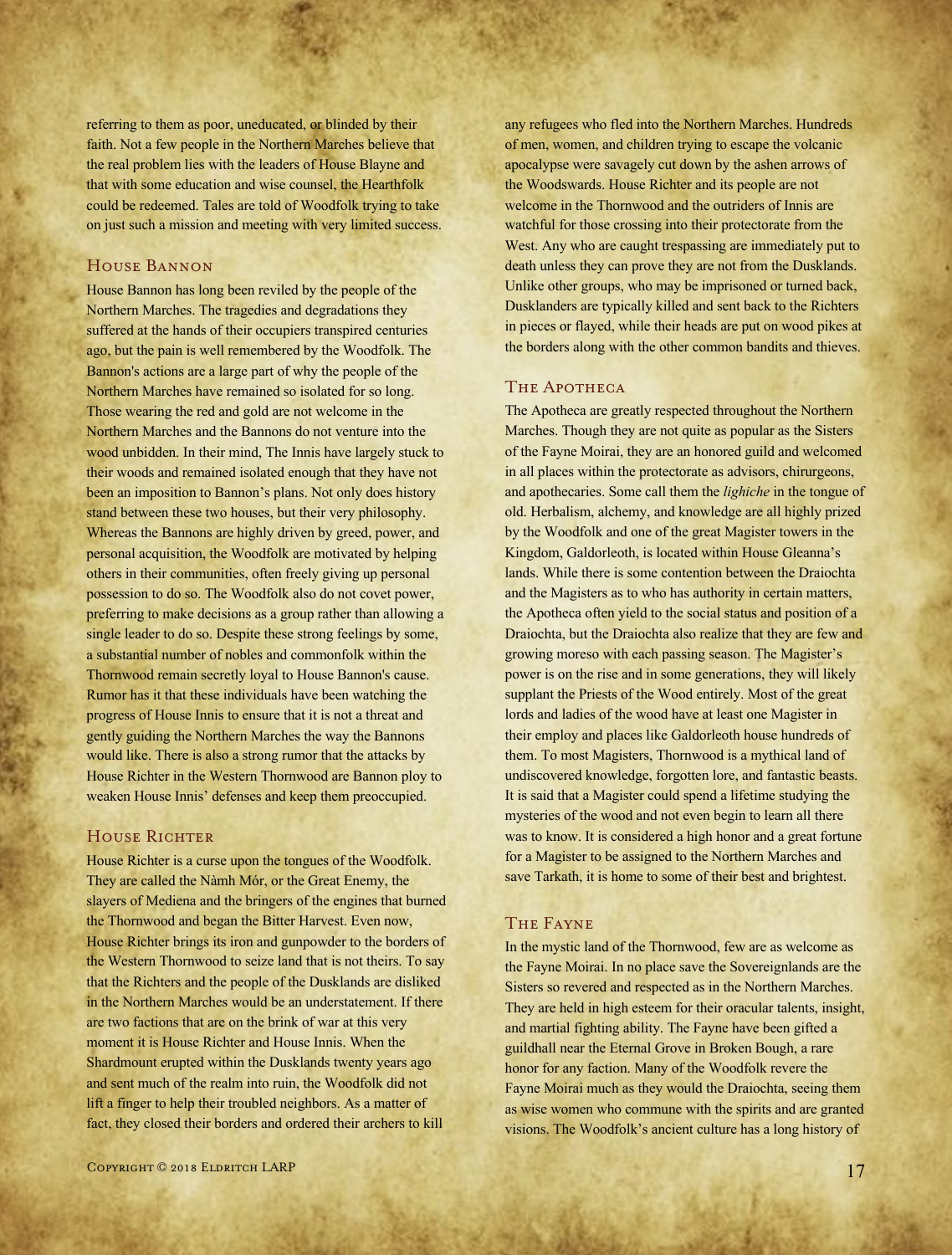revering mystic women, especially those who are granted visions. Some outside Thornwood would call those fateseers witches, but the Woodfolk called them *buidseach*, the wise women of the wood. The people of the Northern Marches are wise to the ways of true witchcraft and much slower to judge what and is and is not malevolent. Most Woodfolk rarely see a Sister of the Fayne, but when they do, they are treated with an almost sacred reverence. To have one's fate seen by a Fayne Moirai is among the noblest of gifts that can be given. The Fayne are considered valued advisors among the Woodfolk, often consulted on decisions, and frequent sights at councils throughout the forest. While few of the noble houses in the Northern Marches are wealthy, they all have at least one Fayne on retainer and some have an entire cabal. It is said that some Sisters who live in the Thornwood become enraptured by the mysticism and drug use that is pervasive there, sometimes undergoing a radical transformation to a primal state as they fully embrace the spiritual culture of the region.

### The Hexen

The Hexen are closely associated with the Aurorym faith, but unlike that religion, the Woodfolk have a level of tolerance for their presence in the Northern Marches. One of the Hexen's three training schools, the Schola Venefix, is located within the Innis town of Lydiard and while they are not a common sight in the Thornwood, they are known to the people. Their presence is tolerated by the people as the Hexen are seen as hunters and that is a paradigm that the Woodfolk can strongly relate to. The peoples of the Northern Marches are also a superstitious lot, many of whom genuinely believe in supernatural threats. Thus, when one of these situations arises, it is often a Hexen from Lydiard who is summoned to investigate the matter. Most times these situations just turn out to be a child who was lost in the woods or someone with a mental affliction that appeared to be possessed, but rarely, there is something otherworldly amiss. If you ask the Hexen of the Northern Marches, they will tell you that the depths of the Thornwood are no place for the uninitiated – it is an ancient place of forgotten power with many bad memories. Still, even when the Hexen are permitted within the Thornwood, they are given at least one Knight of the Ivy as an escort to ensure that they do not cause trouble. Despite their association with the Aurorym faith, quite a few Woodfolk hold the Hexen in high esteem, seeing them as bastions against the darkness. Quite a few tragic and heroic tales are spun of Hexen who battled forces of the unknown.

#### THE CIRQUE

The Cirque have a strong presence in many protectorates, but the roads and byways of the Thornwood are not freely open to them. The Woodfolk tightly restrict who comes in and out of the Thornwood and most times, caravans are forced to stop at the town of Lydiard and deliver their goods. From there, the goods are transported by House Innis' own trusted merchants deeper into the forest and distributed to the other holds within. Many Woodfolk see the Cirque as a massive unknown. This is also likely driven by the fact that few Woodfolk have ever met one. A guild driven largely by greed, who travel the world bartering for goods and coin is the very opposite of a society who largely shares what it has for the good of all. There is a very real fear that to allow the Cirque access to the wood and the lands of the Northern Marches would bring that very same greed to a land which has long avoided such a thing for ages. Those same people fear that with that greed will come the inevitable corruption that accompanies it. Still, there have been powerful voices among the councils of the forest that have said the Northern Marches badly needs the coin the Cirque offers and that it should open its borders to trade. The Cirque, for their part, are very interested in making better business arrangements with the Woodfolk, but to date have found their efforts to achieve this largely unsuccessful.

### The Aurorym

Given that many Woodfolk see the Aurorym as responsible for the death of Ard-Bantiarna Bodhmall Innis' sister, Queen Maeve, the faith went from distrusted by many in the Thornwood, to disliked and reviled. In the last ten years, the Aurorym and their representatives are not permitted deeper in the Marches than the town of Lydiard. That the Lydiard chantry even stands is a testament to the wisdom and patience of the Groveskeepers. Most Woodfolk are spiritual people who have roots in mysticism to the point that they feel more likely a member of the Aurorym faith would see them as a witch, rather than as a potential convert to their faith. Thus, many Woodfolk avoid the Aurorym and their Aurons when they can, lest they draw unwanted attention and questions.

# Playing a Woodfolk

The Northern marches are the remains of a land occupied. A century of occupation has left them with a gaping wound in their heart that is proving difficult to heal. Much of the meaning behind their traditions has been lost in the many years of persecution. What bits of their language and history they have managed to hold onto are used extensively, as if